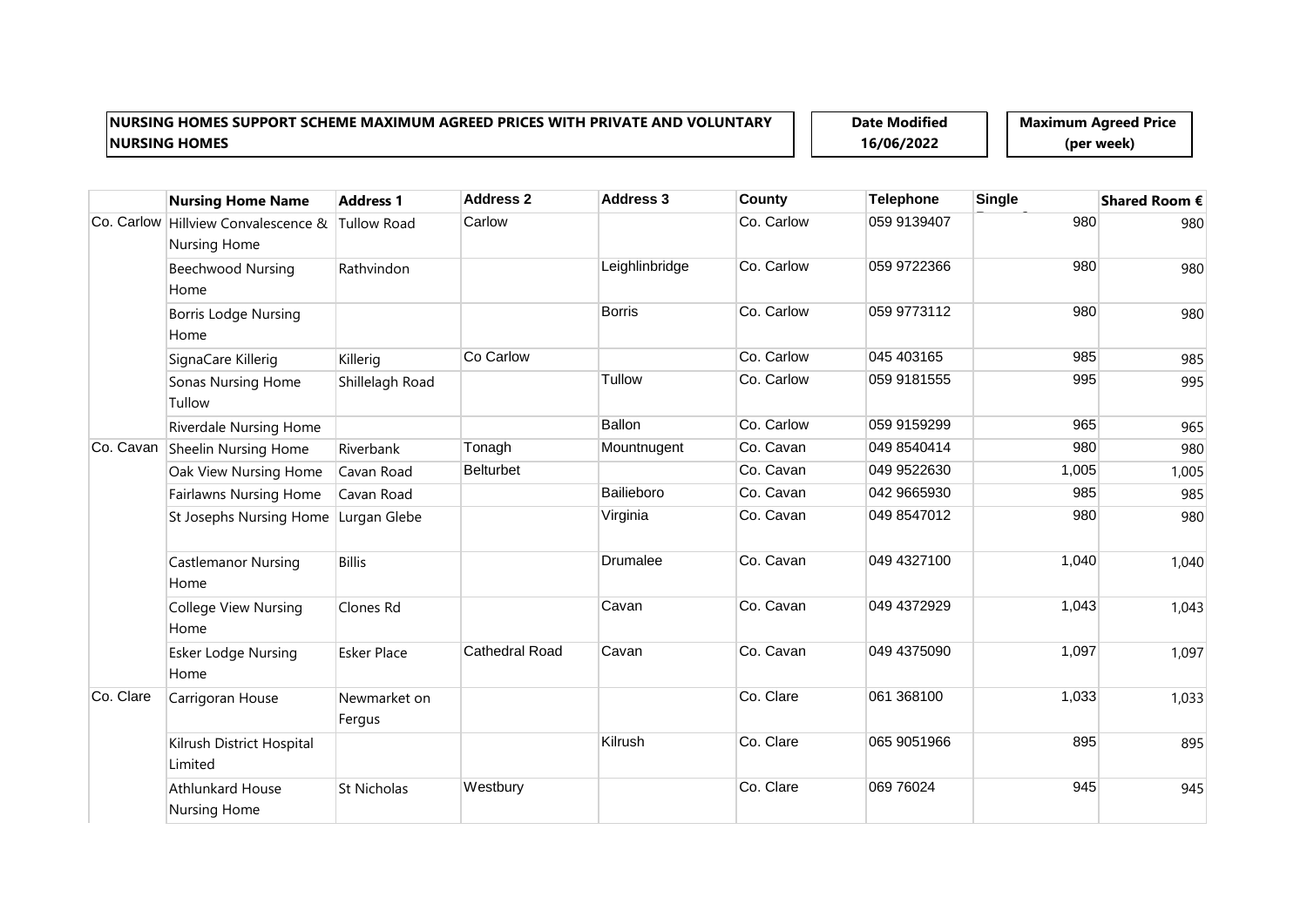**Date Modified 16/06/2022**

|          | <b>Ennis Nursing Home</b>                     | Showgrounds<br>Road | Drumbiggle         | Ennis         | Co. Clare | 065 6824262 | 1,020 | 1,020 |
|----------|-----------------------------------------------|---------------------|--------------------|---------------|-----------|-------------|-------|-------|
|          | Kilrush Nursing Home                          | Kilmer Rd           | Kilrush            |               | Co. Clare | 065 9062686 | 960   | 960   |
|          | Riverdale House Nursing<br>Home               | Blackwater          |                    | Ardnachrusha  | Co. Clare | 061 340525  | 937   | 937   |
|          | St. Dominic Savio<br>Nursing Home             |                     | Cahilly            | Liscannor     | Co. Clare | 065 7081555 | 900   | 900   |
|          | St. Theresa's Nursing<br>Home                 | Leadmore East       | <b>Kilkee Road</b> | Kilrush       | Co. Clare | 065 9052655 | 960   | 960   |
|          | Lakes Nursing Home                            | Hill Road           |                    | Killaloe      | Co. Clare | 061 375547  | 1,005 | 1,005 |
|          | Cahercalla Community<br>Hospital & Hospice    | Cahercalla          |                    | Ennis         | Co. Clare | 065 6824388 | 975   | 975   |
|          | <b>Cratloe Nursing Home</b>                   | <b>Gallows Hill</b> |                    | Cratloe       | Co. Clare | 061 357143  | 950   | 950   |
|          | <b>Ennis Road Care Facility</b>               | Ennis Road          | <b>Meelick</b>     | Clare         | Co. Clare | 061-325555  | 980   | 980   |
| Co. Cork | <b>Glyntown Care Centre</b>                   | Glyntown            |                    | Glanmire      | Co. Cork  | 021 4821500 | 980   | 980   |
|          | Darraglynn Nursing Home Carrigaline Road      |                     | Douglas            | Cork          | Co. Cork  | 021 4364722 | 1,020 | 1,020 |
|          | Fairy Hill Nursing Home                       | Kennel Hill         | Annabelle          | Mallow        | Co. Cork  | 022 53361   | 1,030 | 1,030 |
|          | Aperee Living Conna                           | Conna               |                    | Mallow        | Co. Cork  | 021 4354910 | 1,010 | 1,010 |
|          | <b>Teach Altra Nursing</b><br>Home            | Scarteen            |                    | Newmarket     | Co. Cork  | 029 61166   | 1,010 | 1,010 |
|          | <b>Beaumont Residential</b><br>Care           | Woodvale Road       | Beaumont           | Ballintemple  | Co. Cork  | 021 4292195 | 1,085 | 1,085 |
|          | Douglas Nursing and<br><b>Retirement Home</b> | Moneygourney        | Douglas            | Cork          | Co. Cork  | 021 4364264 | 1,090 | 1,090 |
|          | Rochestown Nursing<br>Home                    | Monastery Road      | Rochestown         | Cork          | Co. Cork  | 021 4841707 | 955   | 955   |
|          | Aperee Living Bantry                          | Seafield            |                    | <b>Bantry</b> | Co. Cork  | 027 52711   | 1,005 | 1,005 |
|          |                                               |                     |                    |               |           |             |       |       |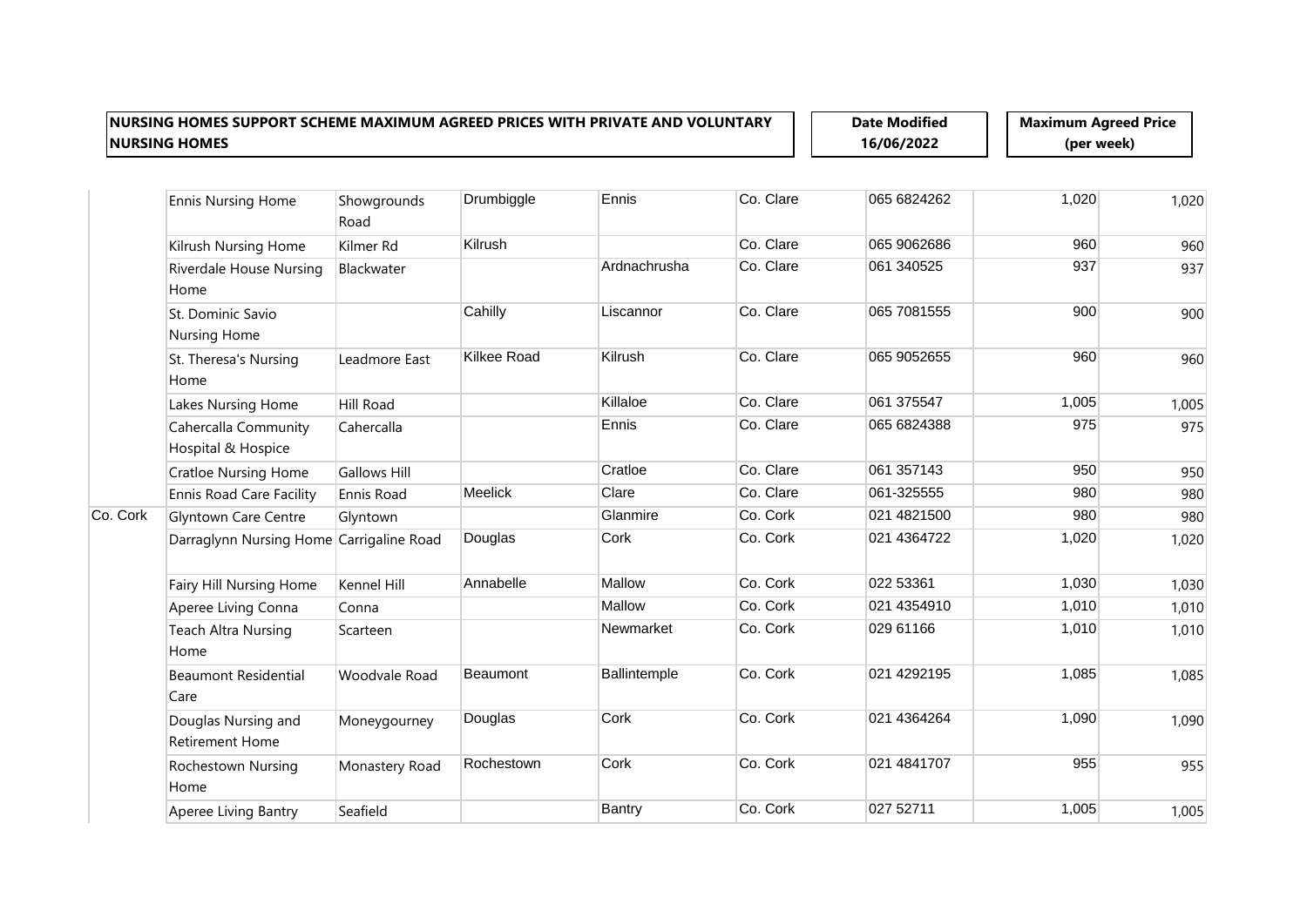**Date Modified 16/06/2022**

| Mount Cara Nursing                              | Redemption Road                    | Blackpool                 |             | Co. Cork | 021 4395737 | 1,040 | 1,040 |
|-------------------------------------------------|------------------------------------|---------------------------|-------------|----------|-------------|-------|-------|
| Home                                            |                                    |                           |             |          |             |       |       |
| Padre Pio Nursing Home                          | Sunnyside                          | <b>Upper Rochestown</b>   | Cork        | Co. Cork | 021 4841595 | 985   | 985   |
| Mount Alvernia Hospital                         | Newberry                           | Dromahane                 | Mallow      | Co. Cork | 022 21561   | 1,280 | 1,280 |
| St Martha's Nursing<br>Home                     | Clybee                             |                           | Charleville | Co. Cork | 01 6789854  | 1,035 | 1,035 |
| Skibbereen Residential<br>Care Centre           | <b>Baltimore Road</b>              |                           | Skibbereen  | Co. Cork | 028 23617   | 1,050 | 1,050 |
| Cahereen Residential<br>Care Centre             | Codrum                             |                           | Macroom     | Co. Cork | 026 41280   | 1,030 | 1,030 |
| <b>Blair's Hill Nursing Home</b>                | <b>Blair's Hill</b>                | Sunday's Well             | Cork        | Co. Cork | 021 4304229 | 980   | 980   |
| Haven Bay Care Centre                           | Ballinacubby                       |                           | Kinsale     | Co. Cork | 021 4777328 | 1,102 | 1,102 |
| Rosenalee Care Centre                           | Poulavone                          | Ballincollig              | Cork        | Co. Cork | 021 4850045 | 1,040 | 1,040 |
| <b>Fairfield Nursing Home</b>                   |                                    |                           | Drimoleague | Co. Cork | 028 31881   | 1,045 | 1,045 |
| <b>Bushmount Nursing</b><br>Home                | Bushmount                          |                           | Clonakilty  | Co. Cork | 023 8833991 | 1,045 | 1,045 |
| St Joseph's Hospital                            | <b>Bon Secours Care</b><br>Village | Mount Desert, Lee<br>Road | Cork        | Co. Cork | 021 4541566 | 1,325 | 1,325 |
| St Luke's Home                                  | Castle Road                        | Mahon                     | Cork        | Co. Cork | 021 4359444 | 1,315 | 1,315 |
| Amberley Home and<br><b>Retirement Cottages</b> | Acres                              |                           | Fermoy      | Co. Cork | 025 40600   | 980   | 980   |
| Abbeylands Nursing<br>Home                      | Carhoo                             |                           | Kildorrery  | Co. Cork | 022 25090   | 983   | 983   |
| Aperee Living Churchtown Churchtown             |                                    |                           | Mallow      | Co. Cork | 022 23789   | 995   | 995   |
| <b>Strawhall Nursing Home</b>                   | Strawhall                          |                           | Fermoy      | Co. Cork | 025 31678   | 960   | 960   |
| Oaklodge Nursing Home                           | Churchtown South                   |                           | Cloyne      | Co. Cork | 021 4646080 | 1,085 | 1,085 |
| Aperee Living Belgooly                          | <b>Cramers Court</b>               |                           | Belgooly    | Co. Cork | 021 2347386 | 1,035 | 1,035 |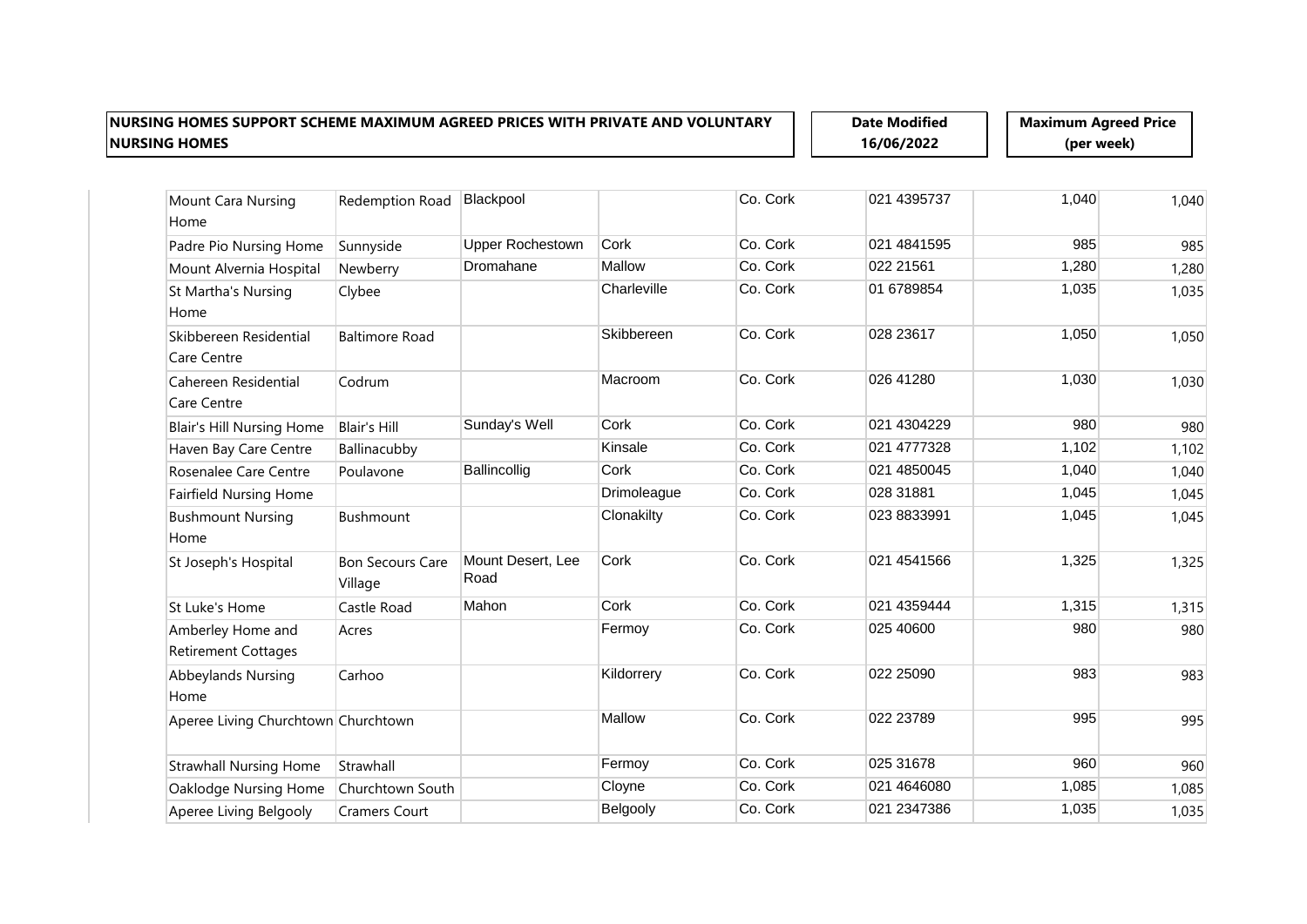**Date Modified 16/06/2022**

| Norwood Grange                                       | Ballinora               |                      | Waterfall         | Co. Cork | 021 4873291                                       | 1,005 | 1,005 |
|------------------------------------------------------|-------------------------|----------------------|-------------------|----------|---------------------------------------------------|-------|-------|
| <b>Bishopscourt Residential</b><br>Care              | Liskillea               | Waterfall            | Near Cork         | Co. Cork | 021 4885833                                       | 1,047 | 1,047 |
| Youghal and District<br><b>Nursing Home</b>          | Gortroe                 |                      | Youghal           | Co. Cork | 024 90280                                         | 1,025 | 1,025 |
| <b>Riverstick Nursing Home</b>                       | Curra Woods             | Curra                | <b>Riverstick</b> | Co. Cork | 01 8254265<br>Silver Stream<br><b>Head Office</b> | 1,080 | 1,080 |
| <b>Windmill House Care</b><br>Centre                 | Churchtown              |                      | Mallow            | Co. Cork | 022 34693                                         | 1,010 | 1,010 |
| <b>Bridhaven Nursing Home</b>                        | Spa Glen                |                      | Mallow            | Co. Cork | 022 22205                                         | 1,100 | 1,100 |
| <b>Blarney Nursing and</b><br><b>Retirement Home</b> | Killowen                |                      | Blarney           | Co. Cork | 021 4381631                                       | 1,017 | 1,017 |
| <b>Ballincurrig Care Centre</b>                      | Ballincurrig            |                      | Leamlara          | Co. Cork | 021 4642130                                       | 990   | 990   |
| Glendonagh Residential<br>Home                       | Dungourney              |                      | Midleton          | Co. Cork | 021 4668327                                       | 1,035 | 1,035 |
| <b>Corpus Christi Nursing</b><br>Home                | Brigown                 |                      | Mitchelstown      | Co. Cork | 025 84844                                         | 955   | 955   |
| Carechoice Macroom                                   | Gurteenroe              | Macroom              |                   | Co. Cork | 021 4861777                                       | 1,080 | 1,080 |
| CareChoice Ballynoe                                  | Ballynoe                | <b>White's Cross</b> | Cork              | Co. Cork | 021 4861777                                       | 1,080 | 1,080 |
| <b>Brookfield Care Centre</b>                        | Leamlara                |                      |                   | Co. Cork | 021 4642112                                       | 1,085 | 1,085 |
| <b>Grange Con Nursing</b><br>Home                    | Coolatanavally          |                      | Carrigrohane      | Co. Cork | 021 4385479                                       | 1,015 | 1,015 |
| Carechoice Montenotte                                | Middle Glanmire<br>Road | Montenotte           | Cork              | Co. Cork | 021 4861777                                       | 1,104 | 1,104 |
| Powdermill Nursing<br>Home & Care Centre             | Powdermills             | Ballincollig         | Cork              | Co. Cork | 021 4871184                                       | 985   | 985   |
| Maryborough Nursing<br>Home                          | Maryborough Hill        | Douglas              | Cork              | Co. Cork | 021 4891586                                       | 1,015 | 1,015 |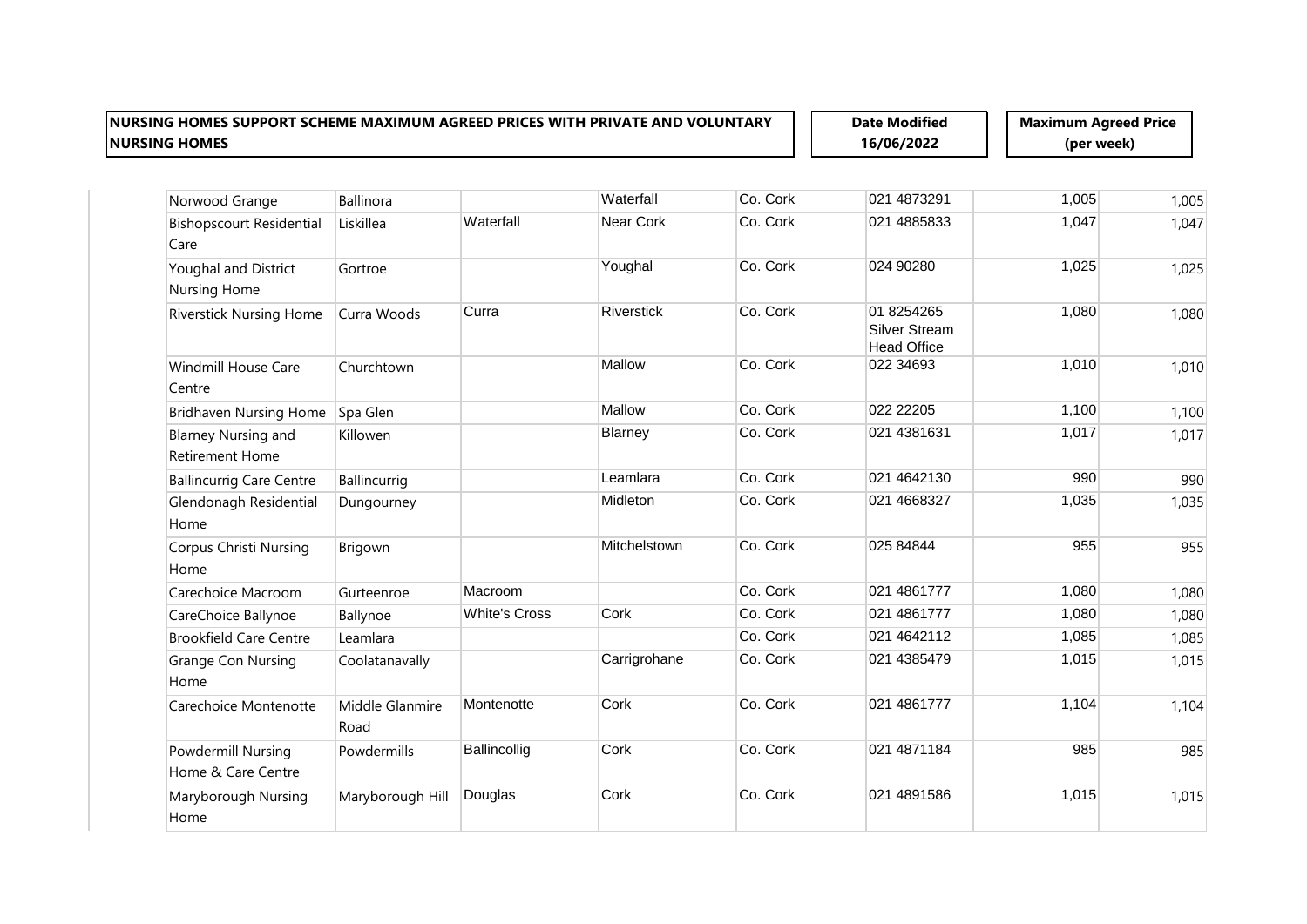**Date Modified 16/06/2022**

|                | CareChoice Clonakilty                           | Clogheen       |                 | Clonakilty       | Co. Cork    | 021 4861777         | 1,080 | 1,080 |
|----------------|-------------------------------------------------|----------------|-----------------|------------------|-------------|---------------------|-------|-------|
|                | Araglen House Nursing<br>Home                   | Loumanagh      | <b>Boherbue</b> | Mallow           | Co. Cork    | 029 76771           | 1,048 | 1,048 |
|                | Cobh Community<br>Hospital                      |                |                 | Cobh             | Co. Cork    | 021 4811345         | 1,170 | 1,170 |
|                | Marymount University<br>Hospital & Hospice      | Curraheen Road | Curraheen       | Cork             | Co. Cork    | 021 4501201         | 1,315 | 1,315 |
| Co.<br>Donegal | Archview Lodge Nursing<br>Home                  | Drumany        |                 | Letterkenny      | Co. Donegal | 074 9124676         | 952   | 952   |
|                | <b>Hillcrest House Nursing</b><br>Home          | Long Lane      |                 | Letterkenny      | Co. Donegal | 074 9122342         | 970   | 970   |
|                | <b>Hillcrest Nursing Home</b><br>The Lodge      | Long Lane      | Letterkenny     |                  | Co. Donegal | 0749122040          | 980   | 980   |
|                | Aras Mhic Shuibhne                              | Mullinasole    | Laghey          |                  | Co. Donegal | 074 9734810         | 945   | 945   |
|                | Nazareth House                                  | Fahan          |                 | <b>Buncrana</b>  | Co. Donegal | 074 9360113         | 950   | 950   |
|                | Aras Ui Dhomhnaill<br><b>Nursing Home</b>       | Loughnakey     | Milford         |                  | Co. Donegal | 0749163288          | 977   | 977   |
|                | Aras Ghaoth Dobhair                             | Meenaniller    |                 | Derrybeg         | Co. Donegal | 074 9560624         | 940   | 940   |
|                | Lake House Nursing<br>Home                      | Port na Blagh  |                 | Dunfanaghy       | Co. Donegal | 0044 786<br>0938119 | 975   | 975   |
|                | St. Eunan's Nursing Home Ramelton Road          |                |                 | Letterkenny      | Co. Donegal | 074 9103860         | 985   | 985   |
|                | Larissa Lodge Nursing<br>Home                   | Carnamuggagh   |                 | Letterkenny      | Co. Donegal | 074 9168526         | 995   | 995   |
|                | Harbour Lights Nursing<br>Home                  | Townasligo     |                 | <b>Bruckless</b> | Co. Donegal | 074 9732020         | 974   | 974   |
|                | Beach Hill Manor Private<br><b>Nursing Home</b> | Lisfannon      |                 | Fahan            | Co. Donegal | 074 9147700         | 920   | 920   |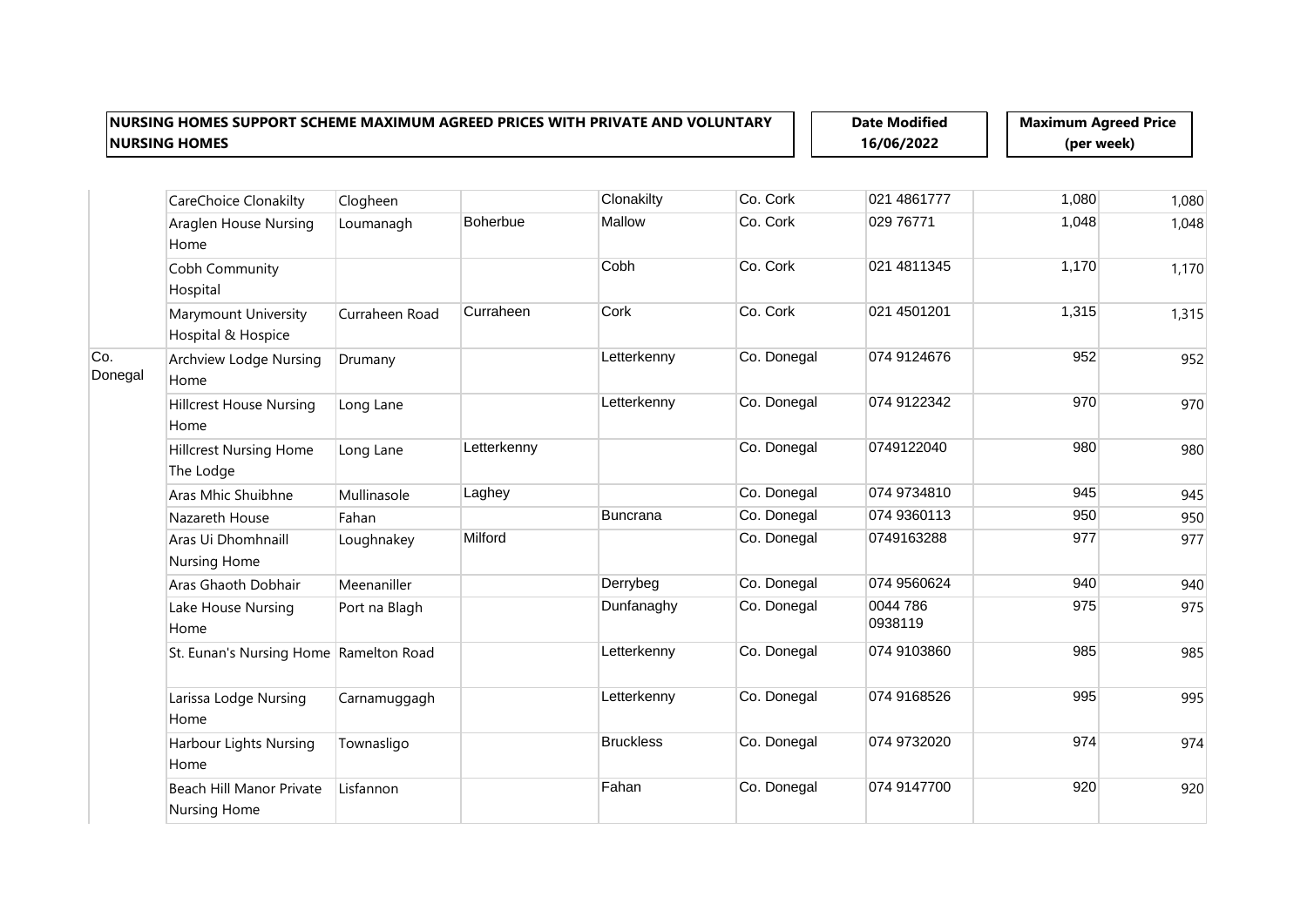**Date Modified 16/06/2022**

|            | Brentwood Manor Private Letterkenny Road<br>Nursing Home |                                 |                        | Convoy        | Co. Donegal | 074 9147700 | 945   | 945   |
|------------|----------------------------------------------------------|---------------------------------|------------------------|---------------|-------------|-------------|-------|-------|
|            | <b>Brindley Manor Private</b><br>Nursing Home            | Letterkenny Road                |                        | Convoy        | Co. Donegal | 074 9147700 | 920   | 920   |
| Co. Dublin | Simpson's Hospital                                       | Wyckham                         | <b>Ballinteer Road</b> | Dublin 16     | Co. Dublin  | 01 2984322  | 1,213 | 1,213 |
|            | <b>TLC Carton</b>                                        | Tonlagee Rd                     | Coolock                | Dublin 5      | Co. Dublin  | 01 6549600  | 1,215 | 1,215 |
|            | Cara Care Centre                                         | Northwood Park                  | Santry                 | Dublin 9      | Co. Dublin  | 01 6549600  | 1,214 | 1,214 |
|            | Mount Hybla Private                                      | Farmleigh Woods                 |                        | Castleknock   | Co. Dublin  | 01 6346818  | 1,265 | 1,265 |
|            | <b>Beechfield Manor</b><br>Nursing Home                  | <b>Ballybrack Road</b>          |                        | Shankill      | Co. Dublin  | 01 6346818  | 1,265 | 1,265 |
|            | Glengara Park Nursing<br>Home                            | Lower Glenageary<br>Road        |                        | Dun Laoghaire | Co. Dublin  | 01 6346818  | 1,265 | 1,265 |
|            | Firstcare Beneavin Manor                                 | Beneavin Road                   | Glasnevin              |               | Co. Dublin  | 01 9123010  | 1,324 | 1,324 |
|            | Carechoice Swords                                        | CareChoice Swords Bridge Street |                        | Swords        | Co. Dublin  | 01 2233000  | 1,240 | 1,240 |
|            | CareChoice Malahide                                      | CareChoice,<br>Malahide Rd.     | <b>Northern Cross</b>  | Dublin 17     | Co. Dublin  | 01 8770844  | 1,240 | 1,240 |
|            | Curam Care Home,<br>Navan Road                           | Navan Road                      | Cabra                  | Dublin 7      | Co. Dublin  | 01 9639444  | 1,245 | 1,245 |
|            | <b>Beneavin Lodge Nursing</b><br>Home                    | Beneavin Road                   | Glasnevin              | Dublin 11     | Co. Dublin  | 01 5314518  | 1,324 | 1,324 |
|            | The Marlay Nursing Home Kellystown Road                  |                                 | Rathfarnham            | Dublin 16     | Co. Dublin  | 01 4994444  | 1,324 | 1,324 |
|            | <b>Clontarf Private Nursing</b><br>Home                  | 5/6 Clontarf Road               | Clontarf               | Dublin 3      | Co. Dublin  | 01 8254265  | 1,154 | 1,154 |
|            | Firstcare Beneavin House                                 | Benavin Road                    | Glasnevin              | Dublin 11     | Co. Dublin  | 01 531 4518 | 1,324 | 1,324 |
|            | Oakwood Lodge Nursing<br>Home                            | <b>Tober Road</b>               |                        | St Margaret's | Co. Dublin  | 01 8408329  | 1,215 | 1,215 |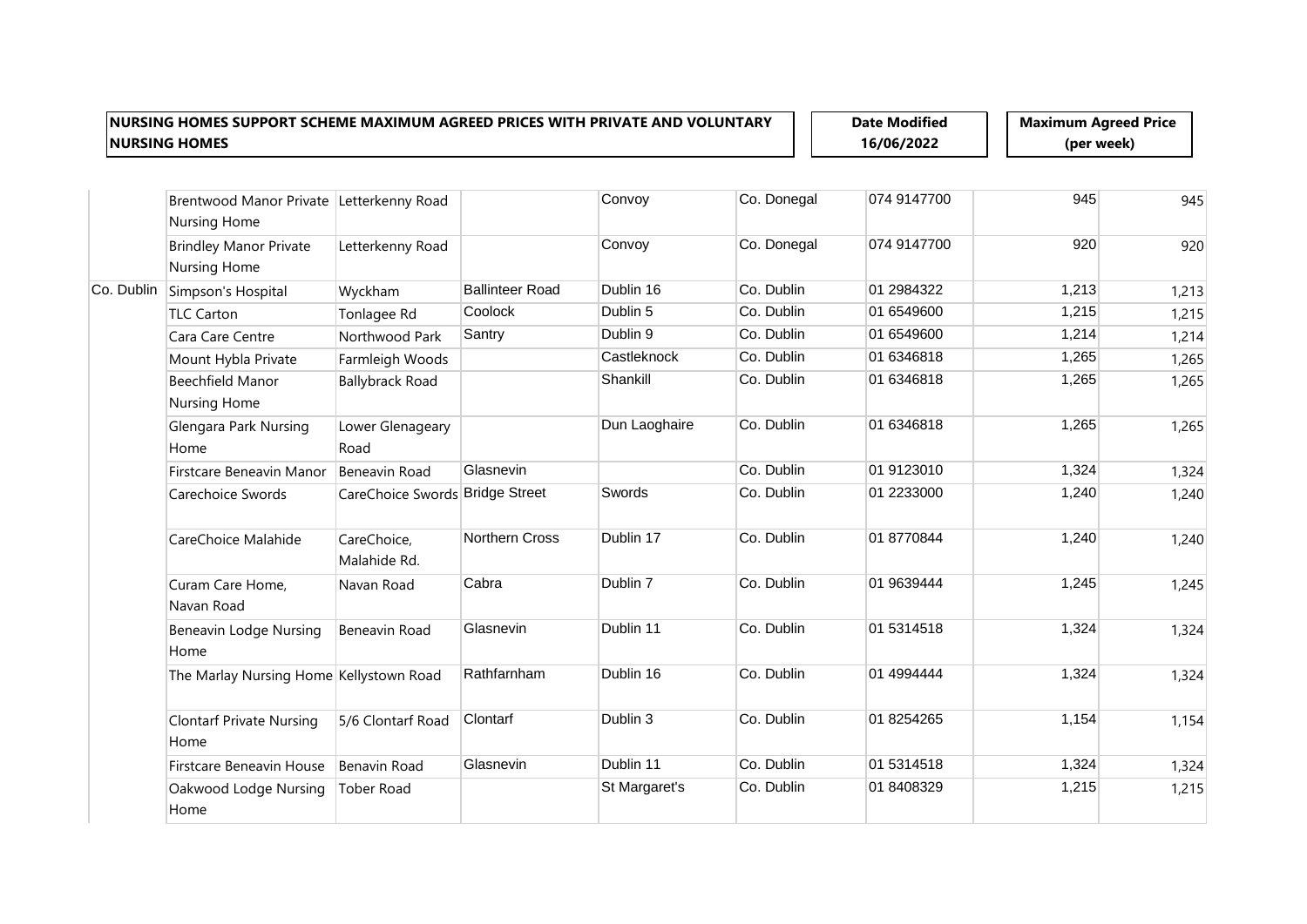**Date Modified 16/06/2022**

| <b>Terenure Nursing Home</b>           | 122-124 Terenure<br>Road West   |                      | Dublin 6W     | Co. Dublin | 01 4907764 | 1,225 | 1,225 |
|----------------------------------------|---------------------------------|----------------------|---------------|------------|------------|-------|-------|
| St. Gladys Nursing Home                | Lr. Kimmage Road                | <b>Harolds Cross</b> | Dublin 6      | Co. Dublin | 01 4927624 | 1,245 | 1,245 |
| <b>Talbot Lodge Nursing</b><br>Home    | Kinsealy Lane                   |                      | Kinsealy      | Co. Dublin | 01 8462115 | 1,290 | 1,290 |
| The Four Ferns                         | <b>Brighton Road</b>            | Foxrock              |               | Co. Dublin | 01 9123940 | 1,245 | 1,245 |
| Marymount Care Centre                  | Westmanstown                    |                      | Lucan         | Co. Dublin | 01 8204500 | 1,275 | 1,275 |
| <b>Cedar House Nursing</b><br>Home     | 35 Mount Anville<br>Park        | Goatstown            | Dublin 14     | Co. Dublin | 01 2831024 | 1,270 | 1,270 |
| Newtownpark House                      | The Ward                        |                      | St Margaret's | Co. Dublin | 01 8643465 | 1,241 | 1,241 |
| Rathborne Nursing Home Ashtown         |                                 | Dublin 15            |               | Co. Dublin | 01 8410495 | 1,240 | 1,240 |
| Altadore Nursing Home                  | <b>Upper Glenageary</b><br>Road |                      | Glenageary    | Co. Dublin | 01 2807551 | 1,280 | 1,280 |
| Nazareth House                         | Malahide Road                   |                      | Dublin 3      | Co. Dublin | 01 8338205 | 1,260 | 1,260 |
| Raheny House Nursing<br>Home           | 476 Howth Road                  | Raheny               | Dublin 5      | Co. Dublin | 01 2873226 | 1,175 | 1,175 |
| Catherine McAuley House Beaumont Woods |                                 | Beaumont             | Dublin 9      | Co. Dublin | 01 8379186 | 1,200 | 1,200 |
| <b>Croft Nursing Home</b>              | 2 Goldenbridge<br>Walk          | Inchicore            | Dubin 8       | Co. Dublin | 01 8254265 | 1,196 | 1,196 |
| St Pappin's Nursing Home Ballymun Road |                                 | Ballymun             | Dublin 11     | Co. Dublin | 01 8423474 | 1,221 | 1,221 |
| Leeson Park House<br>Nursing Home      | 10 Leeson Park                  |                      | Dublin 6      | Co. Dublin | 01 8254265 | 1,255 | 1,255 |
| <b>Swords Nursing Home</b>             | Mountambrose                    |                      | Swords        | Co. Dublin | 01 8900089 | 1,270 | 1,270 |
| Lisheen Nursing Home                   | Stoneylane                      |                      | Rathcoole     | Co. Dublin | 01 2574500 | 1,275 | 1,275 |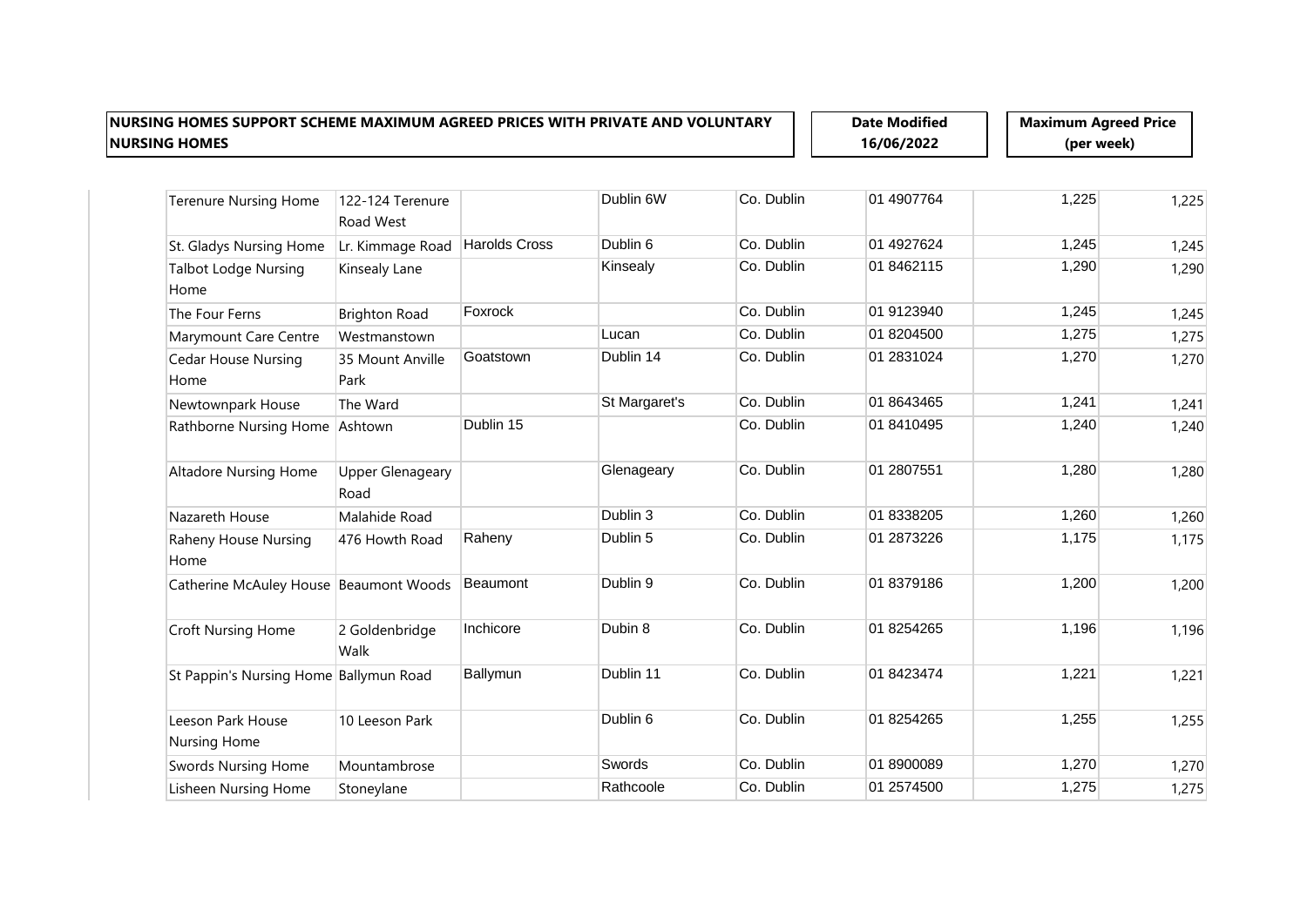**Date Modified 16/06/2022**

| Lucan Lodge Nursing                                 | <b>Ardeevin Drive</b>         |                       | Lucan            | Co. Dublin | 01 6280555 | 1,281 | 1,281 |
|-----------------------------------------------------|-------------------------------|-----------------------|------------------|------------|------------|-------|-------|
| Home                                                |                               |                       |                  |            |            |       |       |
| Maryfield Nursing Home                              | Old Lucan Road                | Chapelizod            | Dublin 20        | Co. Dublin | 01 5677576 | 1,200 | 1,200 |
| Sally Park Nursing Home                             | Sally Park Close              | Firhouse              | Dublin 24        | Co. Dublin | 01 4526482 | 1,218 | 1,218 |
| <b>Carysfort Nursing Home</b>                       | 7 Arkendale Road              |                       | Glenageary       | Co. Dublin | 01 2850780 | 1,195 | 1,195 |
| Glebe House Nursing                                 | Kilternan Care                |                       | Kilternan        | Co. Dublin | 01 2063382 | 1,260 | 1,260 |
| Home                                                | Centre                        |                       |                  |            |            |       |       |
| Gascoigne House                                     | 37/39 Cowper<br>Road          | Rathmines             | Dublin 6         | Co. Dublin | 01 9052266 | 1,260 | 1,260 |
| St. Patrick's Care Centre                           | Baldoyle                      |                       | Dublin 13        | Co. Dublin | 01 4969944 | 1,210 | 1,210 |
| Nephin Nursing Home                                 | 132-134 Navan<br>Road         | Cabra                 | Dublin 7         | Co. Dublin | 01 5383340 | 1,233 | 1,233 |
| Holy Family Residence                               | Little Sisters of the<br>Poor | Roebuck Road          | Dublin 14        | Co. Dublin | 01 2832455 | 1,150 | 1,150 |
| Sacred Heart Residence                              | Sybill Hill Road              | Raheny                | Dublin 5         | Co. Dublin | 01 8332308 | 1,150 | 1,150 |
| Shrewsbury House<br><b>Nursing Home</b>             | 164 Clonliffe Road            | Drumcondra            | Dublin 3         | Co. Dublin | 01 8370680 | 1,140 | 1,140 |
| Mount Sackville Nursing<br>Home                     | Mount Sackville               |                       | Chapelizod       | Co. Dublin | 01 8213134 | 1,130 | 1,130 |
| Alzheimer's Care Centre                             | Highfield Hospital            | Swords Road           | Dublin 9         | Co. Dublin | 01 8374444 | 1,370 | 1,370 |
| Loughshinny Residential<br>Home                     | Blackland, Ballykea           | Loughshinny           | <b>Skerries</b>  | Co. Dublin | 01 2150200 | 1,265 | 1,265 |
| <b>Belmont House Private</b><br><b>Nursing Home</b> | <b>Galloping Green</b>        |                       | Stillorgan       | Co. Dublin | 01 2784393 | 1,285 | 1,285 |
| Rush Nursing Home                                   | Kenure                        | <b>Skerries Road</b>  | Rush             | Co. Dublin | 01 8709684 | 1,195 | 1,195 |
| <b>TLC Centre Santry</b>                            | Northwood Park                | <b>Santry Demesne</b> | Dublin 9         | Co. Dublin | 01 8628080 | 1,262 | 1,262 |
| <b>TLC City West</b>                                | Cooldown<br>Commons           | Fortunestown Lane     | <b>City West</b> | Co. Dublin | 01 4689300 | 1,257 | 1,257 |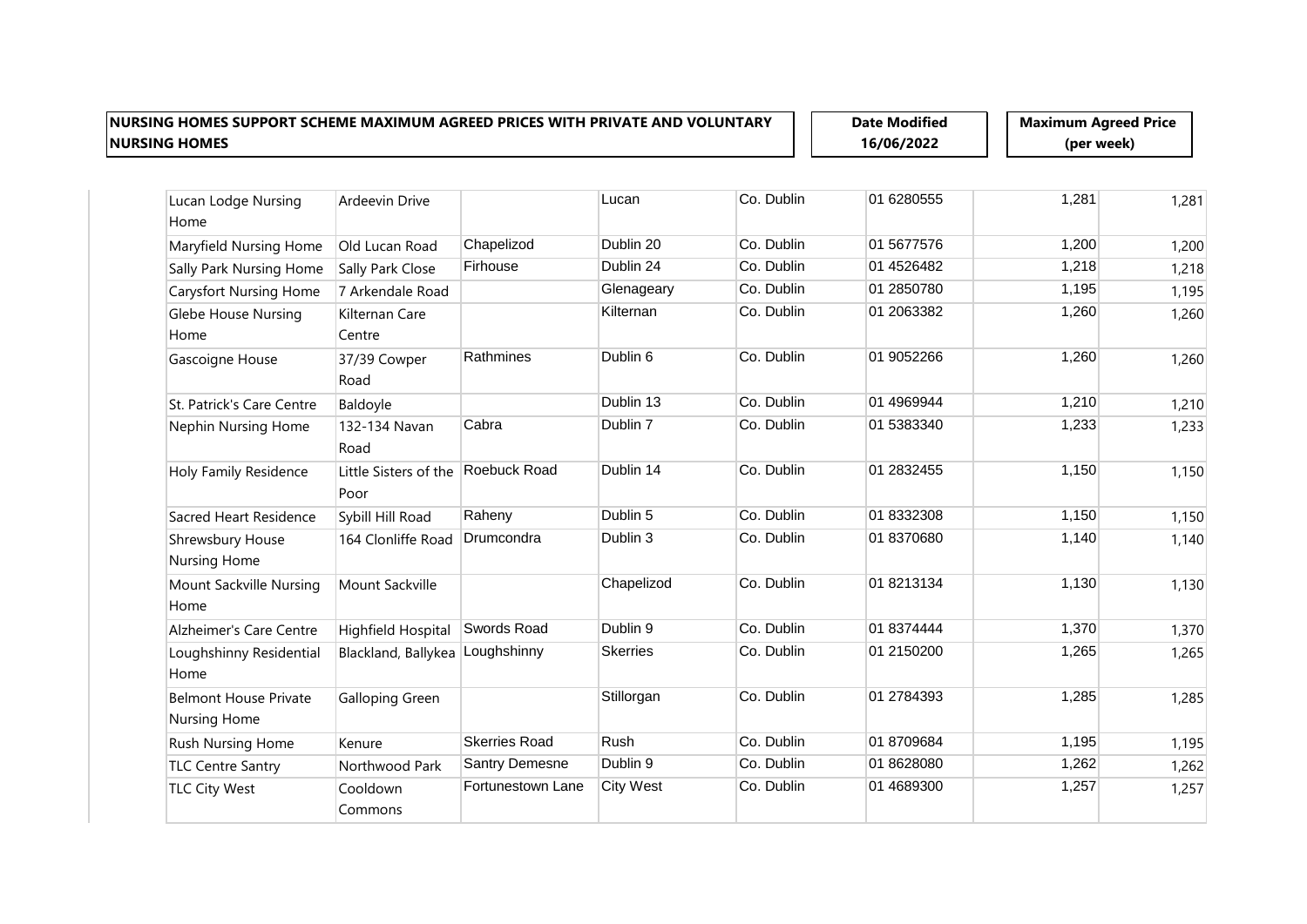**Date Modified 16/06/2022**

| <b>Aclare Nursing Home</b>             | 4-5 Tivoli Terrace<br>South  |                        | Dun Laoghaire     | Co. Dublin | 01 2801345 | 1,210 | 1,210 |
|----------------------------------------|------------------------------|------------------------|-------------------|------------|------------|-------|-------|
| Annabeg Nursing Home                   | Meadow Court                 |                        | <b>Ballybrack</b> | Co. Dublin | 01 2720201 | 1,175 | 1,175 |
| <b>Brymore House</b>                   | Thormanby Road               |                        | Howth             | Co. Dublin | 01 8391440 | 1,150 | 1,150 |
| Howth Hill Lodge                       | Thormanby Road               |                        | Howth             | Co. Dublin | 01 8391440 | 1,150 | 1,150 |
| <b>Glenaulin Nursing Home</b>          | Lucan Road                   | Chapelizod             | Dublin 20         | Co. Dublin | 01 6264677 | 1,271 | 1,271 |
| Kiltipper Woods Care<br>Centre         | Kiltipper Road               | Tallaght               | Dublin 24         | Co. Dublin | 01 4652577 | 1,298 | 1,298 |
| St John's House                        | 202 Merrion Road             |                        | Dublin 4          | Co. Dublin | 01 2692213 | 1,175 | 1,175 |
| Santa Sabina House                     | Navan Road                   |                        | Dublin 7          | Co. Dublin | 01 8682666 | 1,150 | 1,150 |
| Marian House                           | Holy Faith Convent Glasnevin |                        | Dublin 11         | Co. Dublin | 01 8376165 | 1,125 | 1,125 |
| <b>Griffeen Valley Nursing</b><br>Home | Esker                        |                        | Lucan             | Co. Dublin | 01 6249736 | 1,200 | 1,200 |
| Lexington House                        | Monastery Road               | Clondalkin             | Dublin 22         | Co. Dublin | 01 2210150 | 1,220 | 1,220 |
| Our Lady's Manor                       | <b>Bulloch Castle</b>        | <b>Bulloch Harbour</b> | Dalkey            | Co. Dublin | 01 2806993 | 1,080 | 1,080 |
| CareChoice Finglas                     | Finglas Road                 | <b>Tolka Valley</b>    | Dublin 11         | Co. Dublin | 01 8800900 | 1,225 | 1,225 |
| St. Joseph's Centre                    |                              | Crinken Lane           | Shankill          | Co. Dublin | 01 2823000 | 1,325 | 1,325 |
| Elm Green Nursing Home                 | Elm Green                    | Castleknock            | Dublin 15         | Co. Dublin | 01 8235324 | 1,255 | 1,255 |
| <b>Ashford House Nursing</b><br>Home   | 6 Tivoli Terrace<br>East     |                        | Dun Laoghaire     | Co. Dublin | 01 2809877 | 1,247 | 1,247 |
| Tara Winthrop Private<br>Clinic        | Nevinstown Lane              | Pinnock Hill           | Swords            | Co. Dublin | 01 8079631 | 1,320 | 1,320 |
| New Lodge Nursing<br>Home              | Stocking Lane                | Rathfarnham            | Dublin 16         | Co. Dublin | 01 4950021 | 1,290 | 1,290 |
| Northwood Residential<br>Home          | Old Ballymun Road Northwood  |                        |                   | Co. Dublin | 01 2234670 | 1,265 | 1,265 |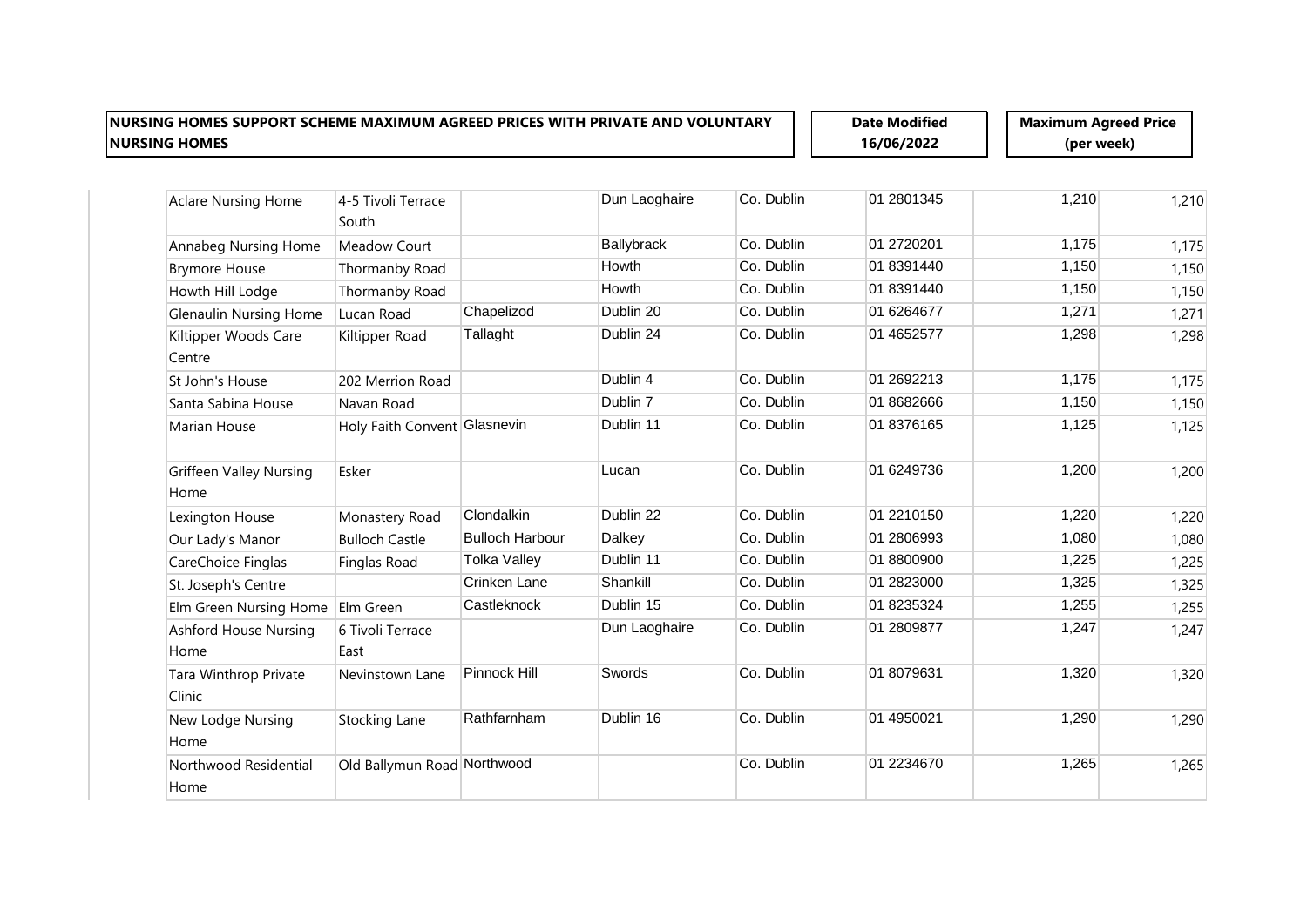**Date Modified 16/06/2022**

| Beechlawn House                                     | High Park            | <b>Grace Park Road</b> | Dublin 9         | Co. Dublin | 01 8369622  | 1,220 | 1,220 |
|-----------------------------------------------------|----------------------|------------------------|------------------|------------|-------------|-------|-------|
| Nursing Home                                        |                      |                        |                  |            |             |       |       |
| Millbrook Manor Nursing<br>Home                     | Slade Road           |                        | Saggart          | Co. Dublin | 012574400   | 1,250 | 1,250 |
| Anovocare Nursing Home Stockhole Lane               |                      | Cloghran               | Swords           | Co. Dublin | 01 8410494  | 1,265 | 1,265 |
| Cherryfield Lodge<br><b>Nursing Home</b>            | Milltown Park        | Sandford Road          | Dublin 6         | Co. Dublin | 01 4985800  | 1,197 | 1,197 |
| <b>Beechtree Nursing Home</b>                       | Murragh House        |                        | Oldtown          | Co. Dublin | 01 8433634  | 1,225 | 1,225 |
| Padre Pio Nursing Home                              | 50/51<br>Cappaghmore | Clondalkin             | Dublin 22        | Co. Dublin | 01 4573339  | 1,182 | 1,182 |
| St Gabriel's Nursing Home Glenayle Road             |                      | Raheny                 | Dublin 5         | Co. Dublin | 01 6346800  | 1,225 | 1,225 |
| <b>Fingal House Nursing</b><br>Home                 | Spiddal Hill         | Seatown West           | Swords           | Co. Dublin | 01 8401545  | 1,145 | 1,145 |
| <b>Ashbury Private Nursing</b><br>Home              | 1A Kill Lane         | Deansgrange            | <b>Blackrock</b> | Co. Dublin | 01 2841 266 | 1,272 | 1,272 |
| Ailesbury Private Nursing<br>Home                   | 58 Park Avenue       | Sandymount             | Dublin 4         | Co. Dublin | 01 2692289  | 1,272 | 1,272 |
| <b>Orwell House Nursing</b><br>Home                 | 112 Orwell Road      | Rathgar                | Dublin 6         | Co. Dublin | 01 4922142  | 1,310 | 1,310 |
| Orwell Queen of Peace                               | Garville Avenue      | Rathgar                | Dublin 6         | Co. Dublin | 01 4999000  | 1,260 | 1,260 |
| St Doolagh's Park Care<br>and Rehabilitation Centre | Malahide Road        | <b>Balgriffin</b>      | Dublin 17        | Co. Dublin | 01 8410494  | 1,330 | 1,330 |
| <b>Foxrock Nursing Home</b>                         | Westminster Road     | Foxrock                | Dublin 18        | Co. Dublin | 01 2896885  | 1,240 | 1,240 |
| The Fern Dean                                       | Deansgrange Road     |                        | <b>Blackrock</b> | Co. Dublin | 01 2360028  | 1,276 | 1,276 |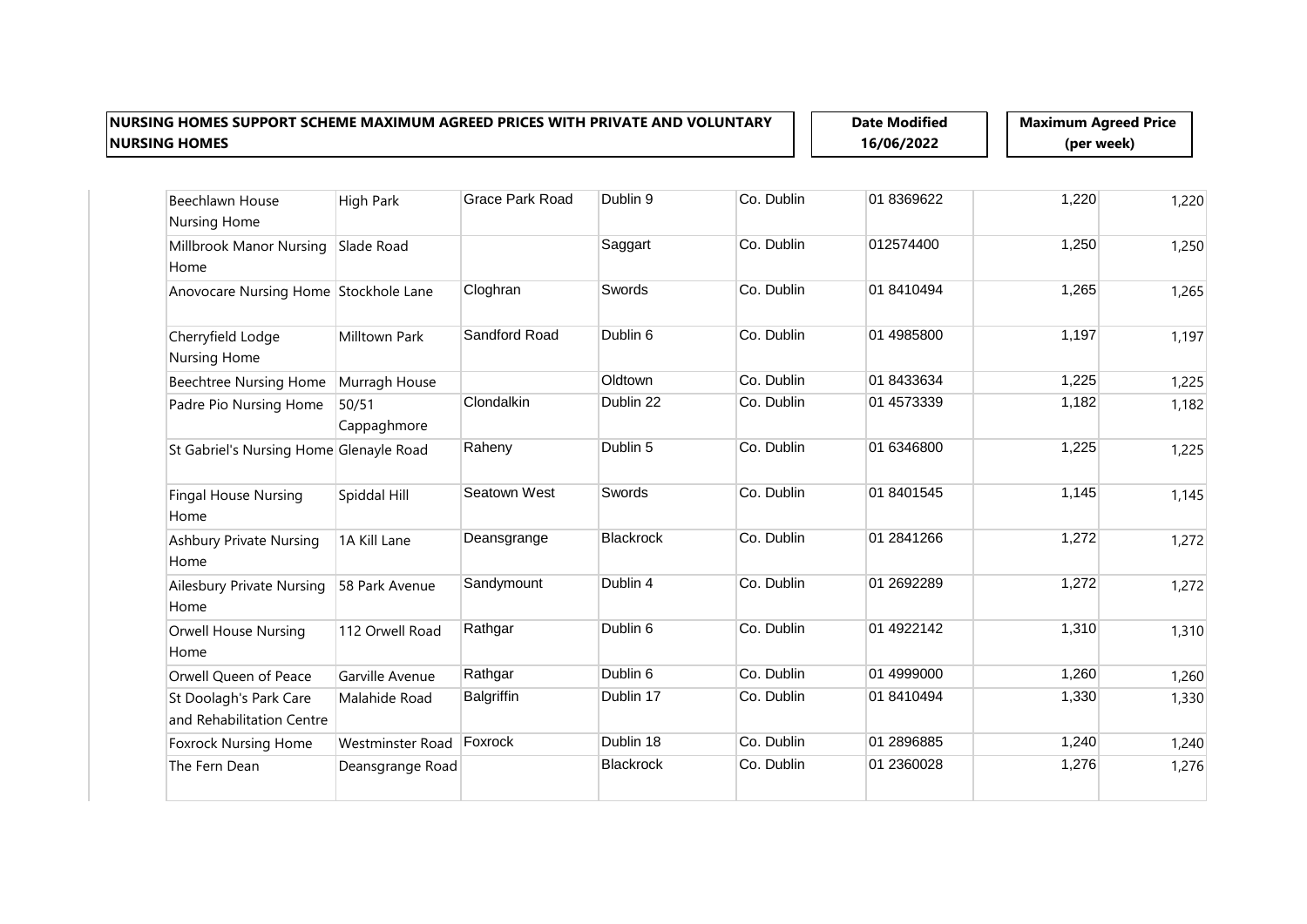**Date Modified 16/06/2022**

| Clearbrook Nursing Home Heathfield                 |                     | Cappagh Road     | Finglas            | Co. Dublin | 01 8081188  | 1,250 | 1,250 |
|----------------------------------------------------|---------------------|------------------|--------------------|------------|-------------|-------|-------|
| <b>Brabazon House</b>                              | 2 Gilford Road      | Sandymount       | Dublin 4           | Co. Dublin | 01 2691677  | 1,195 | 1,195 |
| <b>Elmhurst Nursing Home</b>                       | Hampstead<br>Avenue | Glasnevin        | Dublin 9           | Co. Dublin | 01 8374444  | 1,262 | 1,262 |
| <b>Mount Tabor Nursing</b><br>Home and Care Centre | Newgrove Avenue     | Sandymount Green | Dublin 4           | Co. Dublin | 01 2605772  | 1,215 | 1,215 |
| Hamilton Park Care<br>Facility                     | Balrothery          |                  | Balbriggan         | Co. Dublin | 01 6901404  | 1,200 | 1,200 |
| Co. Galway Aras Chois Fharraige                    | Pairc               |                  | An Spidéal         | Co. Galway | 091 553344  | 1,001 | 1,001 |
| Mountbellew Nursing<br>Home                        | Treanrevagh         |                  | Mountbellew        | Co. Galway | 090 9679735 | 945   | 945   |
| Castleturvin House<br>Nursing Home                 |                     |                  | Athenry            | Co. Galway | 091 850800  | 940   | 940   |
| Clarenbridge Care Centre                           | Ballygarriff        | Craughwell       |                    | Co. Galway | 022 34693   | 1,000 | 1,000 |
| Hillside Nursing Home                              | Attidermot          | Aughrim          | <b>Ballinasloe</b> | Co. Galway | 090 9673996 | 960   | 960   |
| St Mary's Residential<br>Care Centre               | Shantalla Road      | Galway           |                    | Co. Galway | 091 540500  | 1,015 | 1,015 |
| <b>Garbally View Nursing</b><br>Home               | 76 Brackernagh      |                  | <b>Ballinasloe</b> | Co. Galway | 090 9642622 | 940   | 940   |
| <b>Mystical Rose Private</b><br>Nursing Home       | Knockdoemore        |                  | Claregalway        | Co. Galway | 091 798908  | 990   | 990   |
| Holy Family Nursing<br>Home                        | Magheramore         | Killimor         | <b>Ballinasloe</b> | Co. Galway | 090 9676044 | 980   | 980   |
| <b>Nightingale Nursing</b><br>Home                 | Lowville            | Ahascragh        | Ballinasloe        | Co. Galway | 090 9688095 | 925   | 925   |
| Portumna Retirement<br>Village                     | St Brendans Rd      |                  | Portumna           | Co. Galway | 090 9759170 | 987   | 987   |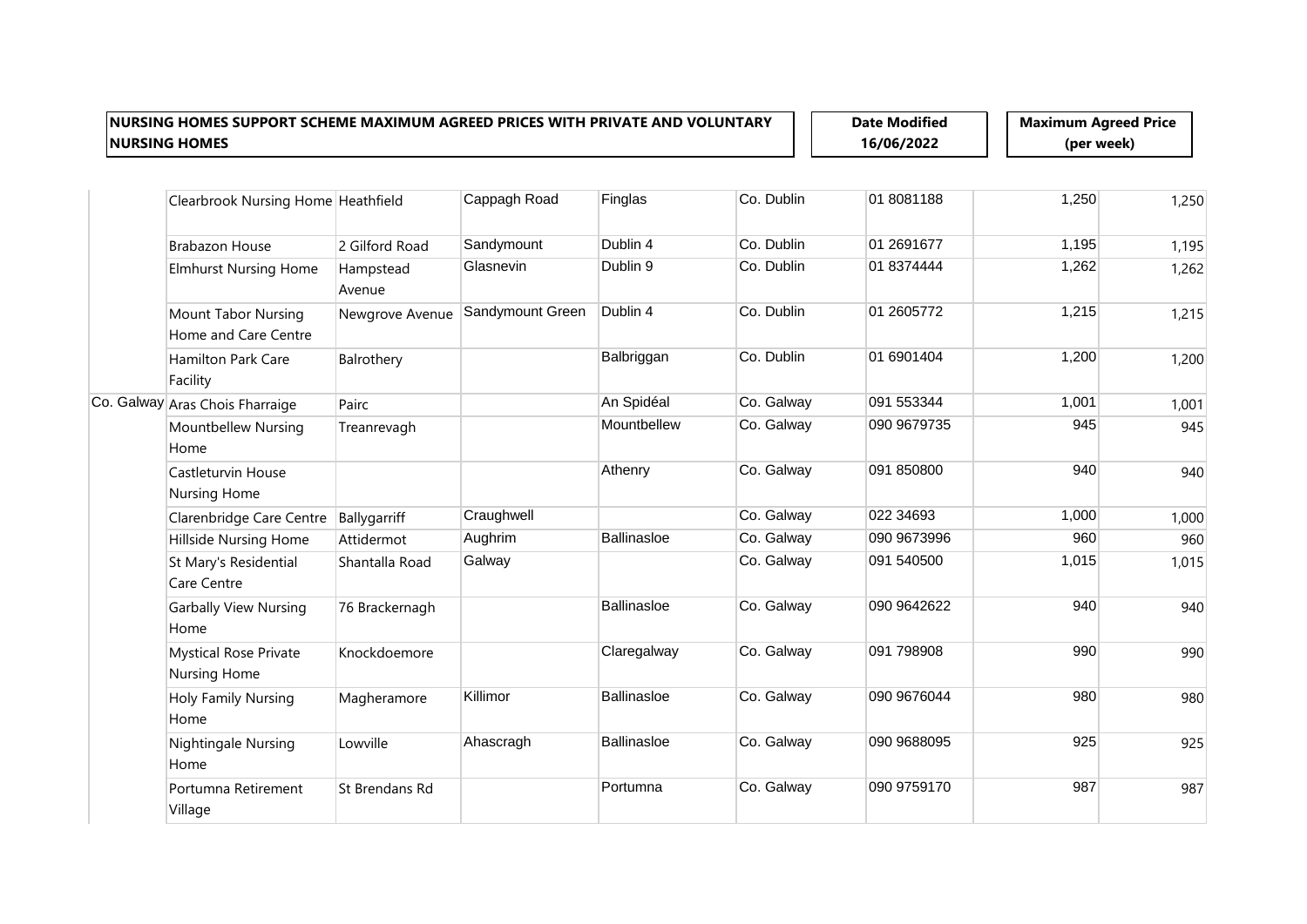**Date Modified 16/06/2022**

| St David's Nursing Home                     | <b>Gentian Hill</b>     | Salthill    | Galway             | Co. Galway | 091 581506  | 950   | 950   |
|---------------------------------------------|-------------------------|-------------|--------------------|------------|-------------|-------|-------|
| Kilcolgan Nursing Home                      | Kilcolgan               |             |                    | Co. Galway | 091 776446  | 980   | 980   |
| Moycullen Nursing Home                      | Ballynahallia           |             | Moycullen          | Co. Galway | 091 868686  | 980   | 980   |
| Aperee Living Galway                        | <b>Headford Road</b>    |             | Galway             | Co. Galway | 091 762800  | 980   | 980   |
| <b>Stella Maris Nursing</b><br>Home         | Cummer                  |             | Tuam               | Co. Galway | 093 41944   | 950   | 950   |
| <b>St Francis Nursing Home</b>              | Kilkerrin               |             | Ballinasloe        | Co. Galway | 094 9659230 | 930   | 930   |
| <b>Rushmore Nursing Home</b>                | Knocknacarra            | Galway      |                    | Co. Galway | 091 523257  | 985   | 985   |
| Rosemount House<br><b>Nursing Home</b>      | Church Street           |             | Gort               | Co. Galway | 091 631847  | 935   | 935   |
| Ballinderry Nursing Home Ballinderry        |                         | Kilconnell  | Ballinasloe        | Co. Galway | 090 9686890 | 964   | 964   |
| Flannery's Nursing Home                     | Kilgarve                |             | Abbeyknockmoy      | Co. Galway | 093 43130   | 975   | 975   |
| Corrandulla Nursing<br>Home                 | Old Monastery           | Corrandulla |                    | Co. Galway | 091 791540  | 925   | 925   |
| Maryfield Nursing Home                      | Farnablake              |             | Athenry            | Co. Galway | 094 9364900 | 1,040 | 1,040 |
| <b>Central Park Nursing</b><br>Home         | Clonberne Village       |             | <b>Ballinasloe</b> | Co. Galway | 093 45231   | 965   | 965   |
| Carna Nursing and<br><b>Retirement Home</b> |                         | Carna       | Connemara          | Co. Galway | 095 32854   | 985   | 985   |
| An Teaghlach Uilinn<br>Nursing Home         | Kilrainey               |             | Moycullen          | Co. Galway | 091 555444  | 980   | 980   |
| <b>Brooklodge Nursing</b><br>Home           | Ballyglunin             |             | Tuam               | Co. Galway | 091 766582  | 1,000 | 1,000 |
| <b>Greenpark Nursing Home</b>               | <b>Tullinadaly Road</b> |             | Tuam               | Co. Galway | 093 24410   | 995   | 995   |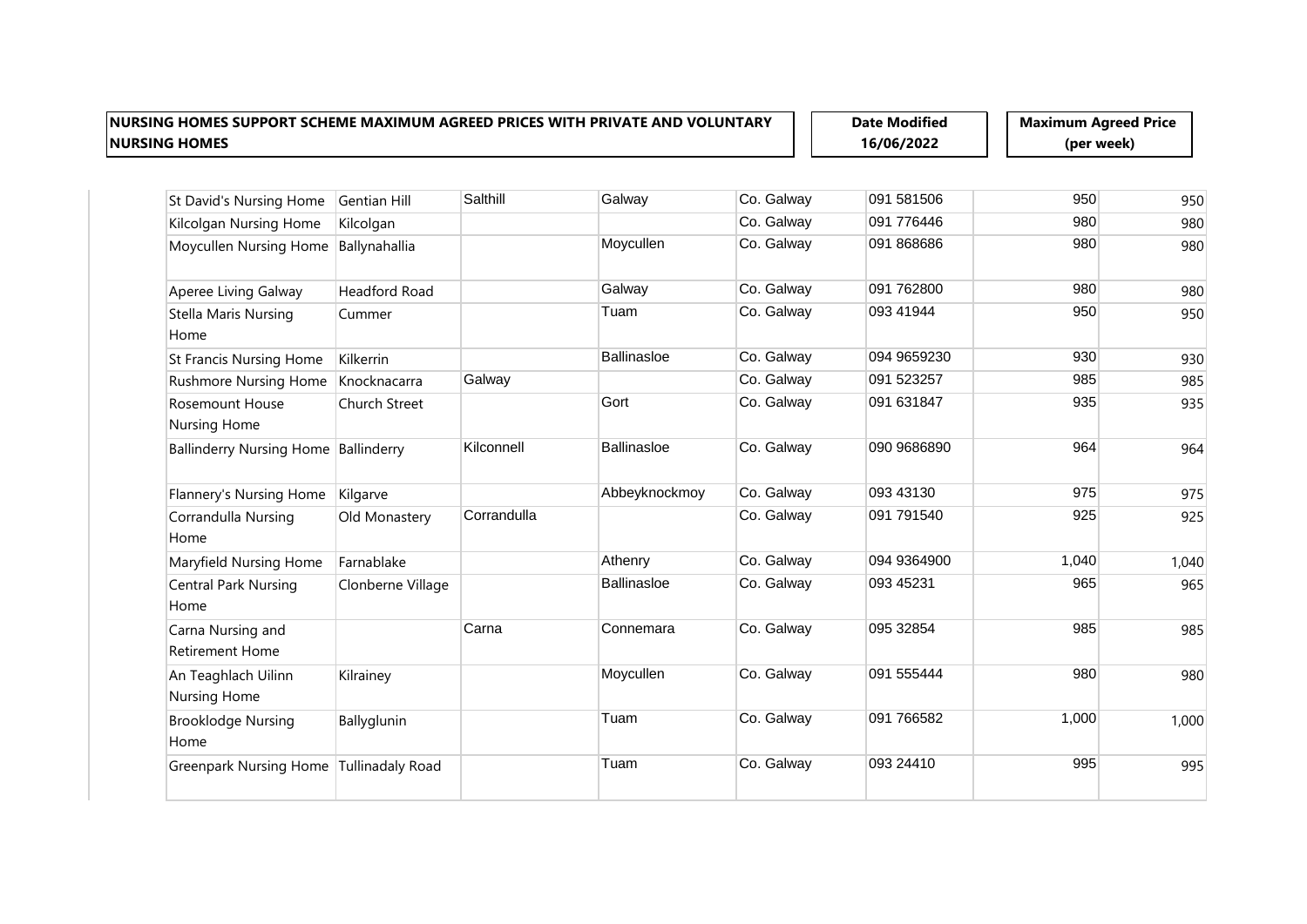**Date Modified 16/06/2022**

|           | Little Flower Nursing<br>Home         | Labane                        |                      | Ardrahan   | Co. Galway | 091 635449     | 950   | 950   |
|-----------|---------------------------------------|-------------------------------|----------------------|------------|------------|----------------|-------|-------|
|           | <b>Blake Manor Nursing</b><br>Home    | Cloughballymore<br>House      | <b>Ballinderreen</b> | Kilcolgan  | Co. Galway | 091 796188     | 1,014 | 1,014 |
|           | <b>Bushfield Care Centre</b>          | <b>Bushfield</b>              | Oranmore             |            | Co. Galway | 016629636      | 940   | 940   |
|           | Caiseal Geal Teach<br>Altranais       | School Road                   | Castlegar            | Galway     | Co. Galway | 091 757 609    | 1,000 | 1,000 |
|           | <b>Brampton Care Home</b>             | Main Street                   | Oranmore             |            | Co. Galway | 091483290      | 975   | 975   |
|           | Oughterard Manor                      | Camp Street                   | Oughterard           |            | Co. Galway | 091 866946     | 910   | 910   |
|           | Aperee Living Ballinasloe             | <b>Bridge Street</b>          | <b>Ballinasloe</b>   |            | Co. Galway | 021 2347386    | 935   | 935   |
| Co. Kerry | Aperee Living Tralee                  | Skahanagh                     |                      | Tralee     | Co. Kerry  | 066 7119090    | 995   | 995   |
|           | Aperee Living Camp                    | Knockglassmore                | Camp                 | Tralee     | Co. Kerry  | 066 7130267    | 970   | 970   |
|           | Heatherlee Nursing Home Lawlors Cross |                               | <b>Tralee Road</b>   | Killarney  | Co. Kerry  | 064 6633944    | 925   | 925   |
|           | Kilcara House Nursing<br>Home         | Duagh                         |                      | Abbeyfeale | Co. Kerry  | 068 45377      | 935   | 935   |
|           | Sonas Nursing Home<br>Ashborough      | Lyre Road                     |                      | Milltown   | Co. Kerry  | 043 3327400    | 965   | 965   |
|           | St Joseph's Home                      | Killowen                      |                      | Kenmare    | Co. Kerry  | 064 6641100    | 940   | 940   |
|           | Our Lady of Lourdes Care<br>Facility  | Kilcummin                     |                      | Killarney  | Co. Kerry  | 064 6643012    | 995   | 995   |
|           | Saint Louis Nursing Home Clonmore     |                               |                      | Tralee     | Co. Kerry  | 066 7121891    | 940   | 940   |
|           | <b>Willow Brooke Care</b><br>Centre   | College Road                  | Castleisland         |            | Co. Kerry  | (066) 710 7040 | 975   | 975   |
|           | Killarney Nursing Home                | Oakwood<br>Retirement Village | Rock Road            | Killarney  | Co. Kerry  | 064 6632678    | 985   | 985   |
|           | Kenmare Nursing Home                  | Killaha East                  |                      | Kenmare    | Co. Kerry  | 064 6641315    | 915   | 915   |
|           |                                       |                               |                      |            |            |                |       |       |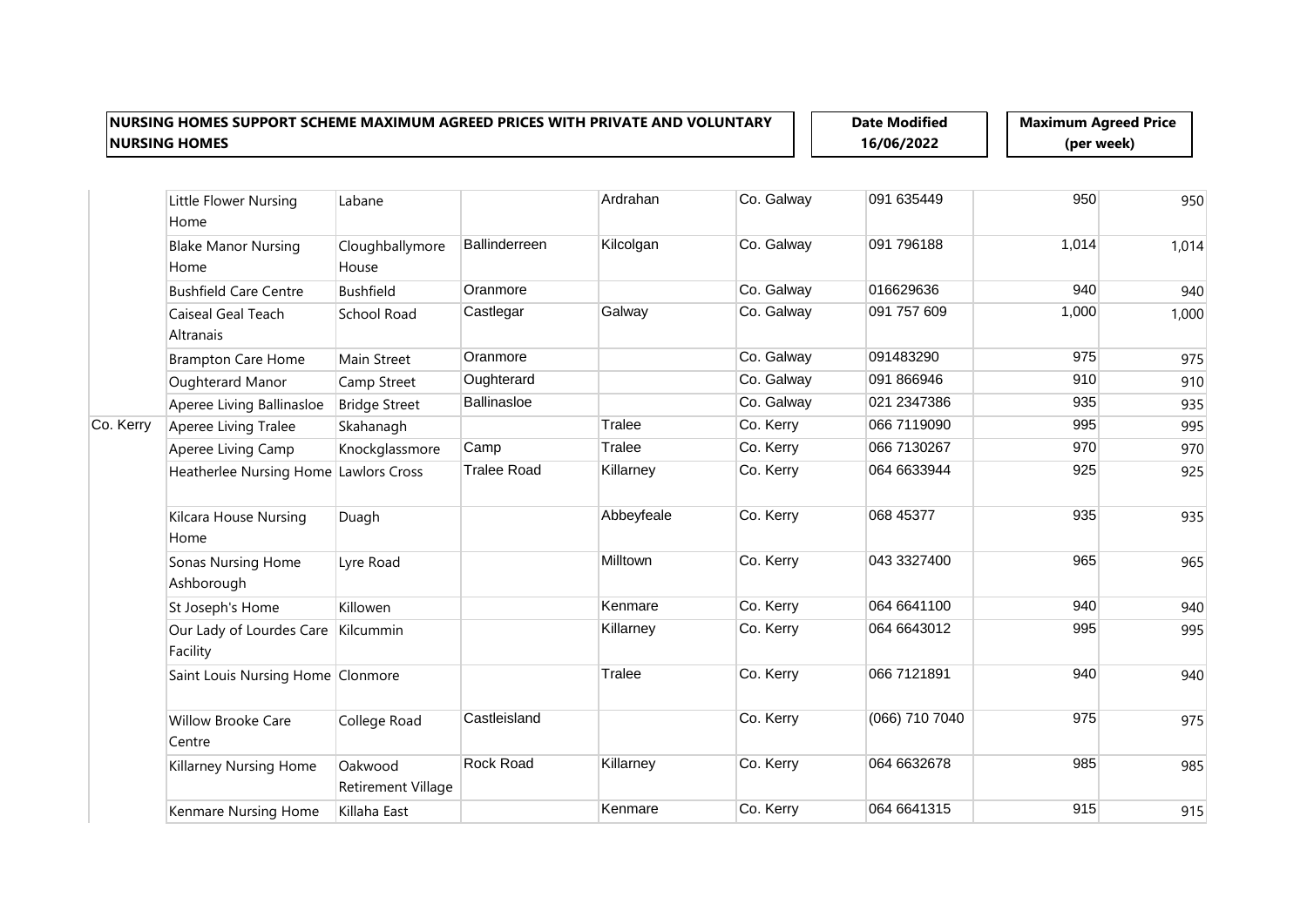**Date Modified 16/06/2022**

| <b>Lystoll Lodge Nursing</b><br>Home           | Skehenerin        |           | Listowel        | Co. Kerry   | 068 24248                      | 940   | 940   |
|------------------------------------------------|-------------------|-----------|-----------------|-------------|--------------------------------|-------|-------|
| Our Lady of Fatima Home Oakpark                |                   |           | Tralee          | Co. Kerry   | 066 7125900                    | 970   | 970   |
| Valentia Hospital                              |                   |           | Valentia Island | Co. Kerry   | 066 9476415                    | 1,015 | 1,015 |
| Aras Mhuire Nursing<br>Home                    | Greenville        |           | Listowel        | Co. Kerry   | 068 21470                      | 925   | 925   |
| Riverside Nursing Home                         | Milltown          |           | Abbeydorney     | Co. Kerry   | 066 7135210                    | 950   | 950   |
| St. Joseph's Nursing<br>Home                   |                   |           | Killorglin      | Co. Kerry   | 066 9761124                    | 1,050 | 1,050 |
| Co. Kildare Curragh Lawn Nursing<br>Home       | Kinneagh          |           | Curragh         | Co. Kildare | 045 481880                     | 1,120 | 1,120 |
| <b>Suncroft Lodge Nursing</b><br>Home          | Suncroft          |           | The Curragh     | Co. Kildare | 045 442951                     | 1,105 | 1,105 |
| Maynooth Lodge Nursing Rathcoffey Road<br>Home |                   | Crinstown | Maynooth        | Co. Kildare | 01 6292433                     | 1,095 | 1,095 |
| Ashley Lodge Nursing<br>Home                   | <b>Tully East</b> | Kildare   |                 | Co. Kildare | 045 521300                     | 1,050 | 1,050 |
| Hazel Hall Nursing Home                        | Prosperous Road   |           | Clane           | Co. Kildare | 045 868662                     | 1,095 | 1,095 |
| Willowbrook Nursing<br>Home                    | Borohard          |           | Newbridge       | Co. Kildare | 045 431 436                    | 1,025 | 1,025 |
| TLC Centre Maynooth                            | Straffan Road     |           | Maynooth        | Co. Kildare | 01 6549600                     | 1,252 | 1,252 |
| <b>Cloverlodge Nursing</b><br>Home             | Clonmullion       |           | Athy            | Co. Kildare | 059 8640623                    | 1,025 | 1,025 |
| Lourdesville Nursing<br>Home                   | Athy Road         |           | Kildare Town    | Co. Kildare | 045 521496                     | 1,025 | 1,025 |
| Beech Park Nursing Home Dunmurry East          |                   |           | Kildare         | Co. Kildare | 045 534000/01<br>634 6818 Sean | 1,065 | 1,065 |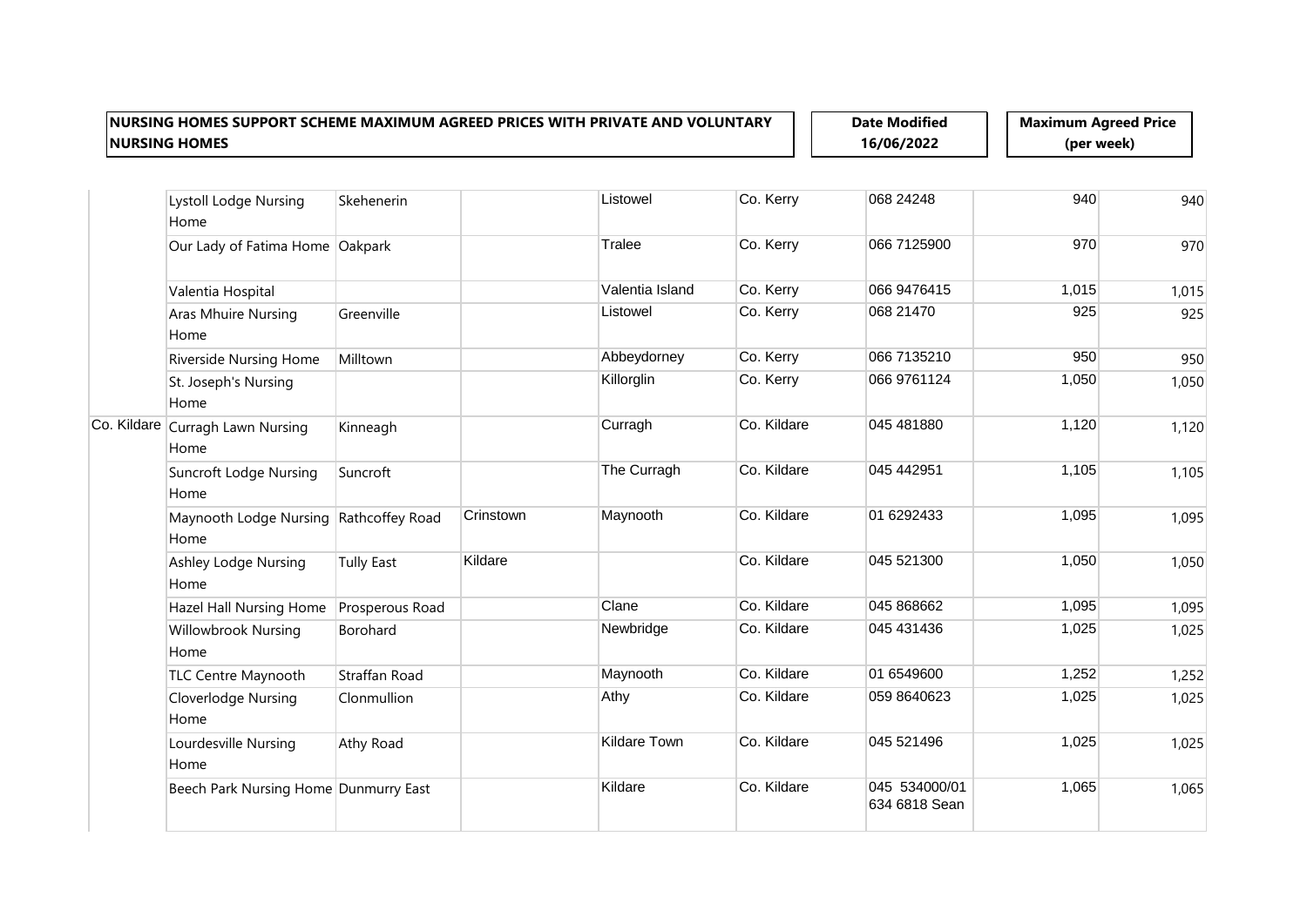**Date Modified 16/06/2022**

|                 | <b>Craddock House Nursing</b><br>Home   | Craddockstown<br>Road   |                     | Naas         | Co. Kildare  | 045 898600  | 1,170 | 1,170 |
|-----------------|-----------------------------------------|-------------------------|---------------------|--------------|--------------|-------------|-------|-------|
|                 | <b>Ryevale Nursing Home</b>             | <b>Ryevale Mill</b>     |                     | Leixlip      | Co. Kildare  | 01 6244201  | 1,270 | 1,270 |
|                 | <b>Glenashling Nursing</b><br>Home      | Oldtown                 |                     | Celbridge    | Co. Kildare  | 01 6272694  | 1,040 | 1,040 |
|                 | Parke House Nursing<br>Home             | Boycetown               |                     | Kilcock      | Co. Kildare  | 01 6103585  | 1,152 | 1,152 |
|                 | Elm Hall Nursing Home                   | Loughlinstown<br>Road   |                     | Celbridge    | Co. Kildare  | 01 6012398  | 1,120 | 1,120 |
|                 | Moyglare Nursing Home                   | Moyglare Road           |                     | Maynooth     | Co. Kildare  | 01 6289022  | 1,145 | 1,145 |
|                 | Larchfield Park Nursing<br>Home         | Monread Road            |                     | Naas         | Co. Kildare  | 045 875505  | 1,145 | 1,145 |
|                 | Mountpleasant Lodge                     | Clane Road,             |                     | Kilcock      | Co. Kildare  | 01 5314518  | 1,170 | 1,170 |
|                 | Mill Lane Manor Private<br>Nursing Home | Mill Lane               | <b>Sallins Road</b> | Naas         | Co. Kildare  | 074 9147700 | 1,105 | 1,105 |
|                 | <b>Oghill Nursing Home</b>              | Oghilll                 |                     | Monasterevin | Co. Kildare  | 045 523513  | 1,080 | 1,080 |
|                 | Shalom Nursing Home                     | Presentation<br>Convent |                     | Kilcock      | Co. Kildare  | 01 6287285  | 1,015 | 1,015 |
| Co.<br>Kilkenny | <b>Drakelands House</b><br>Nursing Home | <b>Drakelands</b>       |                     | Kilkenny     | Co. Kilkenny | 056 7770925 | 1,033 | 1,033 |
|                 | Brookhaven Nursing<br>Home              | Donoughmore             |                     | Ballyragget  | Co. Kilkenny | 056 8830777 | 1,010 | 1,010 |
|                 | <b>Tinnypark Nursing Home</b>           | Tinnypark               | Callan Road         | Kilkenny     | Co. Kilkenny | 056 7771550 | 995   | 995   |
|                 | Sacred Heart Nursing<br>Home            | Crosspatrick            |                     | Johnstown    | Co. Kilkenny | 056 8838871 | 1,005 | 1,005 |
|                 | Gowran Abbey Nursing<br>Home            | Abbey Court             |                     | Gowran       | Co. Kilkenny | 056 7726500 | 1,000 | 1,000 |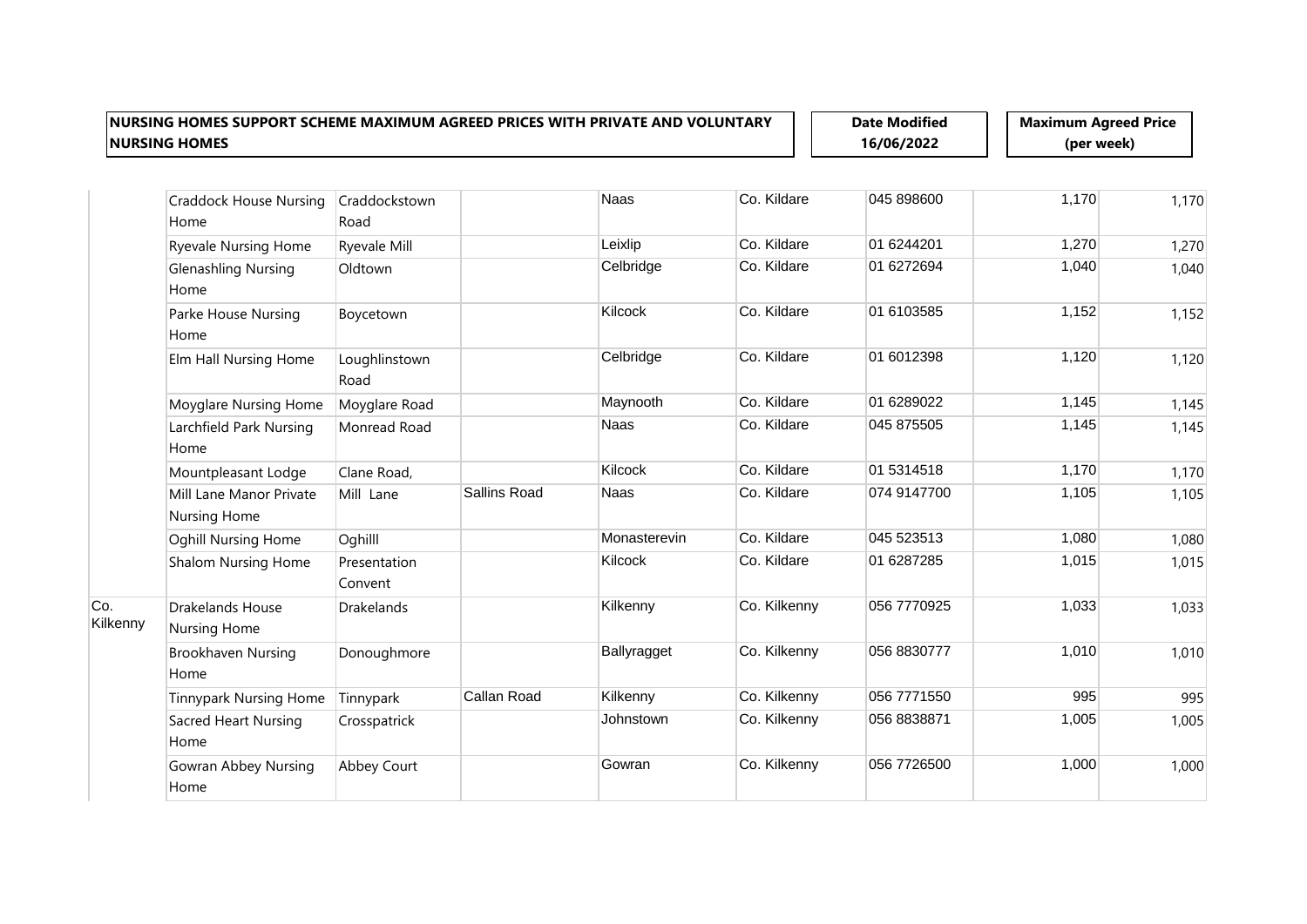**Date Modified 16/06/2022**

|           | Mooncoin Residential<br><b>Care Centre</b>      | Pollrone             |                       | Mooncoin       | Co. Kilkenny | 051 896030  | 1,011 | 1,011 |
|-----------|-------------------------------------------------|----------------------|-----------------------|----------------|--------------|-------------|-------|-------|
|           | Fennor Hill Care Facility                       | Cashel Road          |                       | Urlingford     | Co. Kilkenny | 056 4452040 | 1,005 | 1,005 |
|           | Aperee Living Callan                            | Friary Walk          | Callan Road           | Kilkenny       | Co. Kilkenny | 021 2347386 | 990   | 990   |
|           | Archersrath Nursing<br>Home                     | Archersrath          | Cellarstown           |                | Co. Kilkenny | 056 7790137 | 1,010 | 1,010 |
| Co. Laois | Oakdale Nursing Home                            | Tullamore Rd         |                       | Portarlington  | Co. Laois    | 057 8645282 | 1,045 | 1,045 |
|           | <b>Droimnin Nursing Home</b>                    | <b>Brockley Park</b> | Stradbally            |                | Co. Laois    | 057 8641002 | 1,045 | 1,045 |
|           | <b>Ballard Lodge Nursing</b><br>Home            | <b>Borris Road</b>   |                       | Portlaoise     | Co. Laois    | 057 8661299 | 1,047 | 1,047 |
|           | Kilminchy Lodge Nursing<br>Home                 | Dublin Road          | Kilminchy             | Portlaoise     | Co. Laois    | 057 8663600 | 970   | 970   |
|           | Co. Leitrim St Phelim's Nursing Home Dromahaire |                      |                       |                | Co. Leitrim  | 071 9164966 | 990   | 990   |
|           | Lough Erril Private<br><b>Nursing Home</b>      |                      |                       | Mohill         | Co. Leitrim  | 071 9631520 | 975   | 975   |
| Co.       | Thorpe's Nursing Home                           |                      |                       | Clarina        | Co. Limerick | 061 353007  | 915   | 915   |
| Limerick  | <b>Adare and District</b><br>Nursing Home       | Adare Road           |                       | Croagh         | Co. Limerick | 069 64443   | 1,000 | 1,000 |
|           | <b>Caherass Nursing Home</b>                    |                      |                       | Croom          | Co. Limerick | 061 416099  | 1,000 | 1,000 |
|           | The Park Nursing Home                           |                      | Castletroy            | Limerick       | Co. Limerick | 061 416099  | 1,015 | 1,015 |
|           | St. Anthony's Nursing<br>Home                   |                      | <b>Kilduff Castle</b> | Pallasgreen    | Co. Limerick | 061 384104  | 935   | 935   |
|           | <b>Beechwood House</b><br><b>Nursing Home</b>   | Rathina              |                       | Newcastle West | Co. Limerick | 069 62408   | 988   | 988   |
|           | <b>St Catherine's Nursing</b><br>Home           | <b>Bothair Bui</b>   |                       | Newcastle West | Co. Limerick | 069 611411  | 1,030 | 1,030 |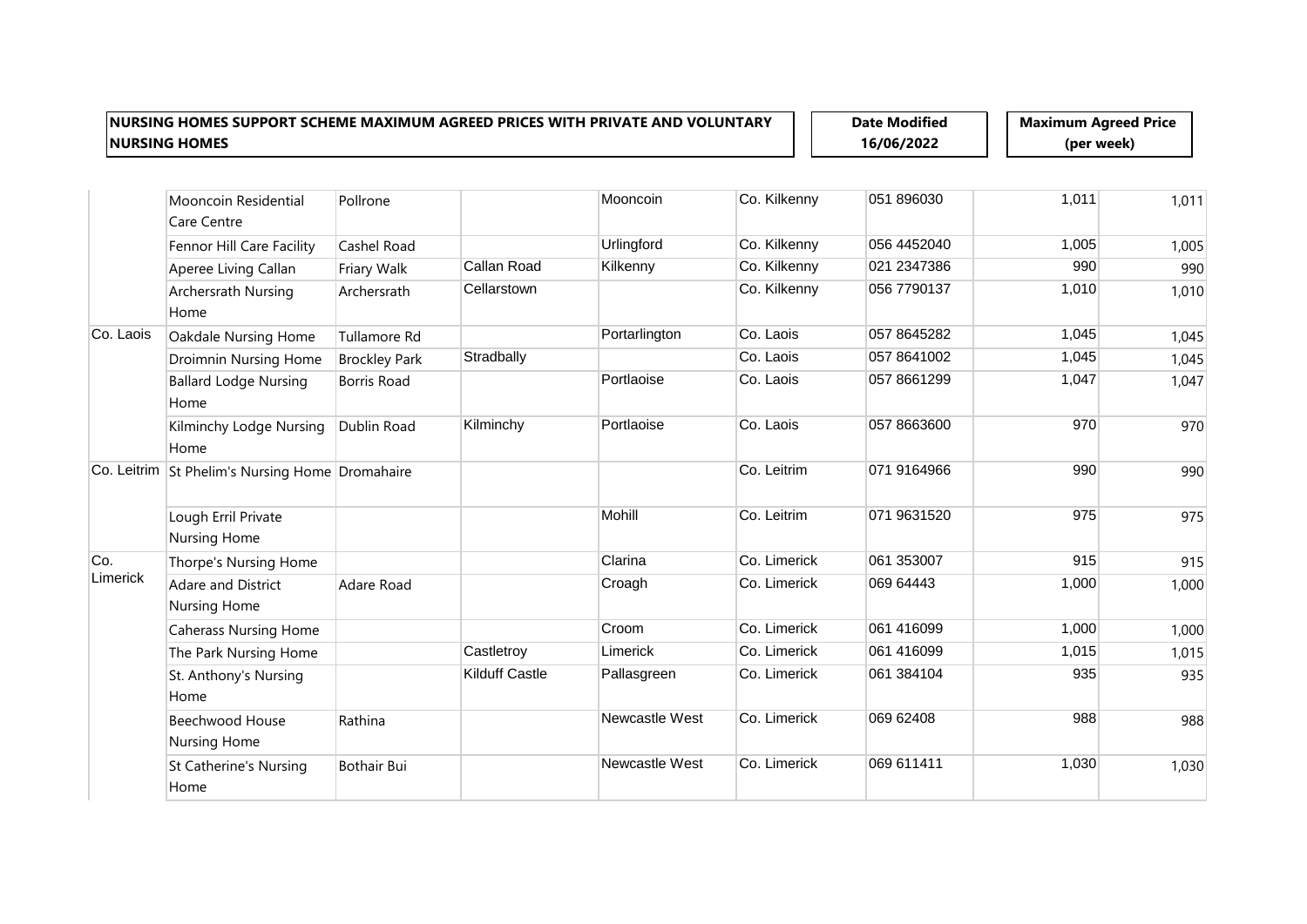**Date Modified 16/06/2022**

| St. Gobnaits Nursing<br>Home Ltd T/A St.<br><b>Gobnaits Nursing Home</b> | Drewscourt        | Ballyragan                      | Kilmallock     | Co. Limerick | 063 82065  | 935   | 935   |
|--------------------------------------------------------------------------|-------------------|---------------------------------|----------------|--------------|------------|-------|-------|
| Beech Lodge Care Facility                                                | Killmallock Road  |                                 | <b>Bruree</b>  | Co. Limerick | 061 90522  | 995   | 995   |
| Roseville House Nursing<br>Home                                          | Killonan          | Ballysimon                      |                | Co. Limerick | 061333897  | 975   | 975   |
| St. Michael's Nursing<br>Home                                            | Ceol Na Habhann   | Hundred Acres East Caherconlish |                | Co. Limerick | 061 450060 | 960   | 960   |
| CareBright Community<br>Centre                                           | <b>Bruff</b>      |                                 |                | Co. Limerick | 061 602700 | 980   | 980   |
| <b>Good Counsel Nursing</b><br>Home                                      | Kilmallock Road   |                                 | Limerick       | Co. Limerick | 061 416288 | 935   | 935   |
| St Paul's Nursing Home                                                   |                   | Dooradoyle                      | Limerick       | Co. Limerick | 061 228209 | 958   | 958   |
| Maria Goretti Nursing<br>Home                                            | Proonts           |                                 | Kilmallock     | Co. Limerick | 063 98983  | 900   | 900   |
| Catherine McAuley House Old Dominic Street                               |                   |                                 |                | Co. Limerick | 061 315313 | 980   | 980   |
| Ard Na Ri- Nursing Home Holy Cross                                       |                   | <b>Bruff</b>                    |                | Co. Limerick | 061 382286 | 955   | 955   |
| <b>Corbally House Nursing</b><br>Home                                    | Mill Road         | Corbally                        | Limerick       | Co. Limerick | 061 343267 | 980   | 980   |
| Milford Nursing Home                                                     | Plassey Park Road | Castletroy                      |                | Co. Limerick | 061 485829 | 1,130 | 1,130 |
| Riverbrook Nursing and<br>Respite Care                                   | Castleconnell     |                                 |                | Co. Limerick | 061 377530 | 965   | 965   |
| Killeline Nursing Home                                                   | Cork Road         |                                 | Newcastle West | Co. Limerick | 022 34693  | 992   | 992   |
| <b>Abbot Close Nursing</b><br>Home                                       | Askeaton          |                                 |                | Co. Limerick | 061 601888 | 982   | 982   |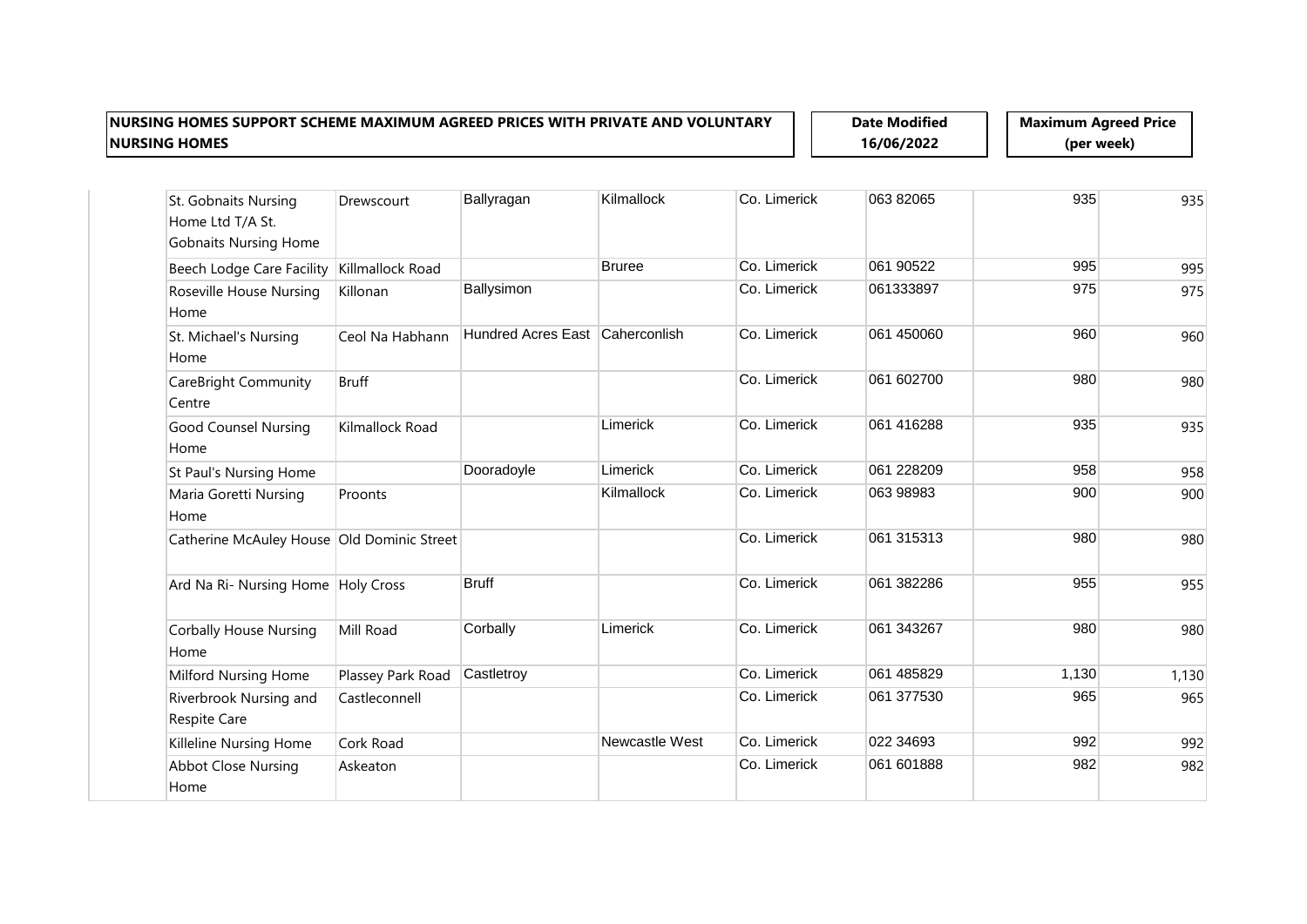**Date Modified 16/06/2022**

| Co.<br>Longford | Our Lady's Manor<br><b>Nursing Home</b>  | Cavan Road             |           | Edgeworthstown     | Co. Longford | 043 6671007 | 1,003 | 1,003 |
|-----------------|------------------------------------------|------------------------|-----------|--------------------|--------------|-------------|-------|-------|
|                 | <b>Thomond Lodge Nursing</b><br>Home     |                        |           | Ballymahon         | Co. Longford | 090 6438410 | 940   | 940   |
|                 | Laurel Lodge Nursing<br>Home             | Templemichael<br>Glebe |           | Longford           | Co. Longford | 043 3348033 | 995   | 995   |
| Co. Louth       | Aras Mhuire Nursing<br>Facility          | Beechgrove             | Drogheda  |                    | Co. Louth    | 041 9842222 | 1,015 | 1,015 |
|                 | St. Francis' Nursing Home   Mount Oliver |                        |           | Dundalk            | Co. Louth    | 01 2838376  | 1,035 | 1,035 |
|                 | <b>Blackrock Abbey Nursing</b><br>Home   | Cockle Hill            | Blackrock | Dundalk            | Co. Louth    | 042 9321357 | 1,065 | 1,065 |
|                 | Dealgan House Nursing<br>Home            | Toberona               |           | <b>Dundalk</b>     | Co. Louth    | 042 9355016 | 1,060 | 1,060 |
|                 | Carlingford Nursing<br>Home              | Old Dundalk Rd         |           | Carlingford        | Co. Louth    | 01 2873226  | 1,059 | 1,059 |
|                 | Moorehall Lodge<br>Drogheda              | <b>Hale Street</b>     |           | Ardee              | Co. Louth    | 041 6856990 | 1,065 | 1,065 |
|                 | <b>Sunhill Nursing Home</b>              |                        |           | Termonfeckin       | Co. Louth    | 041 9885200 | 1,067 | 1,067 |
|                 | St. Peter's Nursing Home                 | Sea Road               |           | Castlebellingham   | Co. Louth    | 042 9371123 | 1,080 | 1,080 |
| Co. Mayo        | <b>Ballinamore House</b><br>Nursing Home | Ballinamore            |           | Kiltimagh          | Co. Mayo     | 094 9381919 | 930   | 930   |
|                 | <b>Pilgrims Rest Nursing</b><br>Home     | <b>Barley Hill</b>     |           | Westport           | Co. Mayo     | 098 27086   | 970   | 970   |
|                 | Ave Maria                                | Tooreen                |           | <b>Ballyhaunis</b> | Co. Mayo     | 094 9639999 | 980   | 980   |
|                 | <b>Cuan Chaitriona Nursing</b><br>Home   | The Lawn               |           | Castlebar          | Co. Mayo     | 094 9021171 | 1,015 | 1,015 |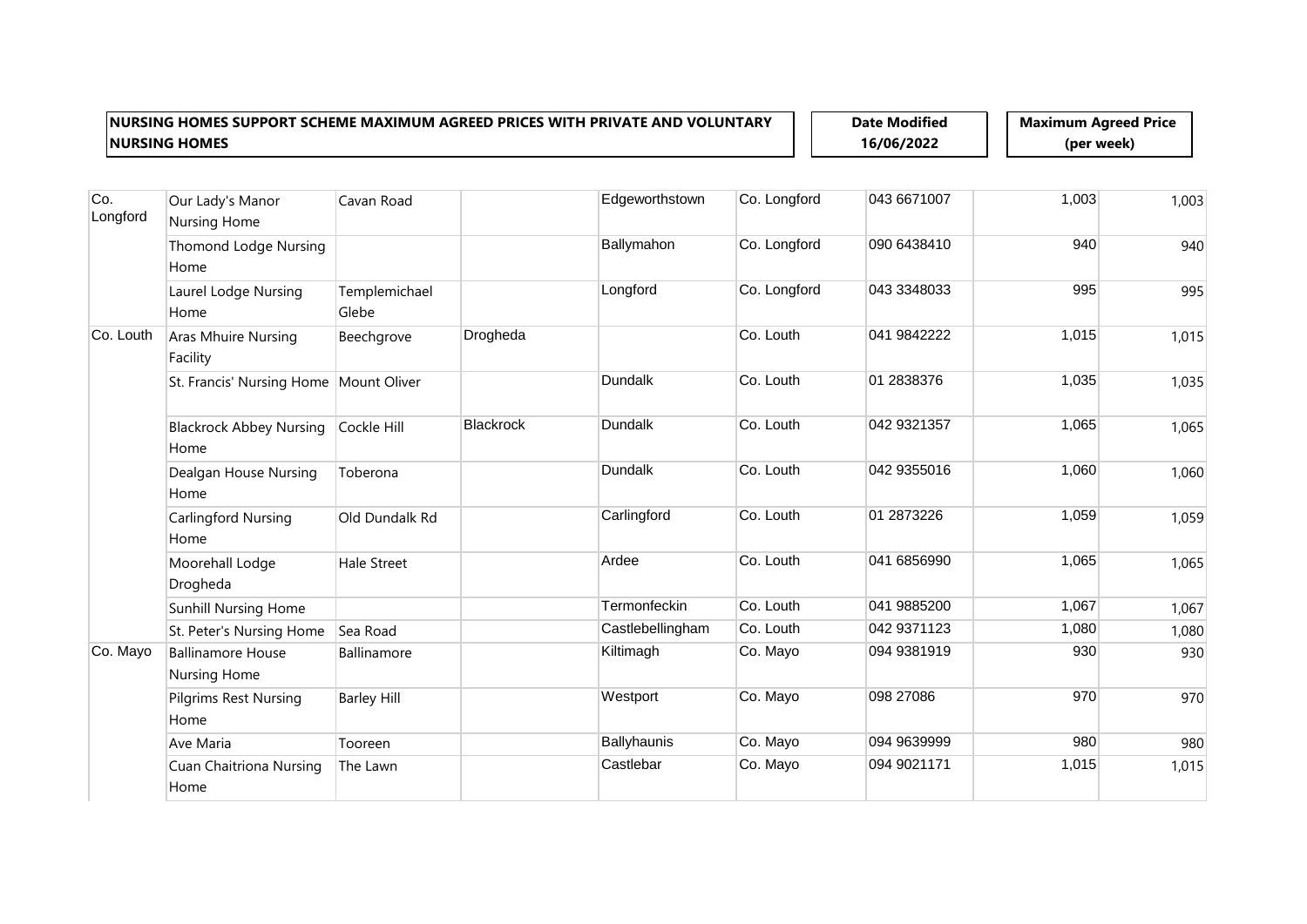**Date Modified 16/06/2022**

| <b>Sonas Nursing Home</b><br><b>Belmullet</b>               | Tallaght                |             | <b>Belmullet</b>   | Co. Mayo | 097 81940    | 982   | 982   |
|-------------------------------------------------------------|-------------------------|-------------|--------------------|----------|--------------|-------|-------|
| <b>Sonas Nursing Home</b><br>Moyridge                       | <b>Plunkett Street</b>  |             | Ballina            | Co. Mayo | 096 21886    | 980   | 980   |
| Sonas Nursing Home<br>Riverview                             | <b>Morrison Terrace</b> |             | <b>Ballina</b>     | Co. Mayo | 096 92000    | 995   | 995   |
| Sonas Nursing Home<br>Knock                                 | <b>Ballyhaunis Road</b> | Knock       | F12 K292           | Co. Mayo | 094 9317000  | 990   | 990   |
| St. Attracta's Residence                                    | Hagfield                |             | Charlestown        | Co. Mayo | 094 9254307  | 1,050 | 1,050 |
| St. Brendan's High<br>Support Unit                          |                         |             | Mulranny           | Co. Mayo | 098 36005    | 990   | 990   |
| Queen of Peace Nursing<br>Home                              |                         | Churchfield | Knock              | Co. Mayo | 094 9388279  | 960   | 960   |
| <b>AbbeyBreaffy Nursing</b><br>Home                         | Dublin Road             |             | Castlebar          | Co. Mayo | 094 9025029  | 1,015 | 1,015 |
| Brookvale Manor Private<br><b>Nursing Home</b>              | Hazel Hill              |             | <b>Ballyhaunis</b> | Co. Mayo | 074 9101000  | 945   | 945   |
| <b>Hollymount Private</b><br>Nursing and Retirement<br>Home | Kilrush                 | Hollymount  | Claremorris        | Co. Mayo | 094 9540232  | 960   | 960   |
| <b>St Anne's Private Nursing</b><br>Home                    | Sonnagh                 |             | Charlestown        | Co. Mayo | 094 9254269  | 920   | 920   |
| Blackrocks Nursing Home The Green                           |                         |             | Foxford            | Co. Mayo | 094 9257555  | 965   | 965   |
| <b>Claremount Nursing</b><br>Home                           | Claremount              |             | Claremorris        | Co. Mayo | 094 9373111  | 975   | 975   |
| Friars Lodge Nursing<br>Home                                | Convent Road            |             | Ballinrobe         | Co. Mayo | 094 9542 474 | 965   | 965   |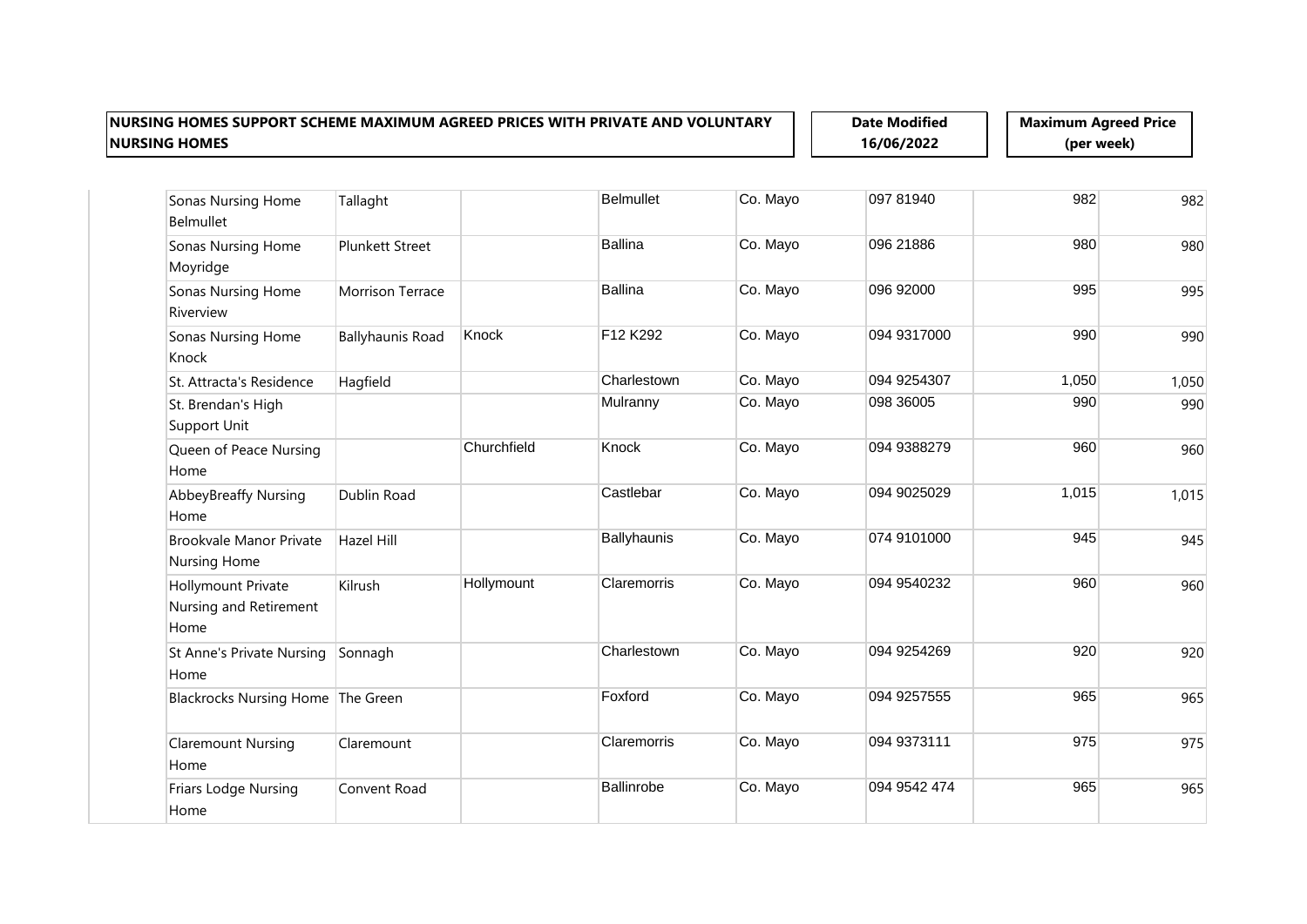**Date Modified 16/06/2022**

| Co. Meath | Hillview Private Nursing<br>& Retirement Residence | Rathfeigh        |                    | Tara         | Co. Meath | 042 9371123 | 1,090 | 1,090 |
|-----------|----------------------------------------------------|------------------|--------------------|--------------|-----------|-------------|-------|-------|
|           | <b>Woodlands House</b><br>Nursing Home             | Trim Rd          | <b>Dillonstown</b> | Navan        | Co. Meath | 046 9028617 | 1,069 | 1,069 |
|           | Millbury Nursing Home                              | Commons Road     |                    | Navan        | Co. Meath | 046 9036400 | 1,100 | 1,100 |
|           | <b>Boyne Valley Nursing</b><br>Home                | Dowth            |                    | Drogheda     | Co. Meath | 041 9836130 | 1,035 | 1,035 |
|           | <b>St Colmcille's Nursing</b><br>Home              | Oldcastle Rd     |                    | Kells        | Co. Meath | 046 9249733 | 1,053 | 1,053 |
|           | Sancta Maria Nursing<br>Home                       | Parke            | Kinnegad           |              | Co. Meath | 044 9375243 | 1,030 | 1,030 |
|           | Dunboyne Nursing Home Waynestown                   |                  | Summerhill Road    | Dunboyne     | Co. Meath | 01 2873226  | 1,127 | 1,127 |
|           | St Ursula's Nursing Home                           |                  |                    | Bettystown   | Co. Meath | 041 9827422 | 1,040 | 1,040 |
|           | Ratoath Manor Nursing<br>Home                      | Main Street      | Ratoath            |              | Co. Meath | 01 8254265  | 1,095 | 1,095 |
|           | Moorehall Lodge Ardee                              | Old Dublin Road  | Drogheda           |              | Co. Meath | 041 6856990 | 1,080 | 1,080 |
|           | <b>Heatherfield Nursing</b><br>Home                | <b>Bush Lane</b> | Raynestown         | Dunshaughlin | Co. Meath | 01 8259354  | 1,048 | 1,048 |
|           | St Columban's<br><b>Retirement Home</b>            | St Columbans     | Dalgan Park        | Navan        | Co. Meath | 046 9098281 | 1,020 | 1,020 |
|           | Silvergrove Nursing<br>Home Limited                | Main Street      |                    | Clonee       | Co. Meath | 01 8253115  | 1,090 | 1,090 |
|           | Kilmainhamwood<br>Nursing Home                     |                  | Kilmainhamwood     | Kells        | Co. Meath | 046 9052070 | 1,045 | 1,045 |
|           | Gormanston Wood<br>Nursing Home                    |                  |                    | Gormanston   | Co. Meath | 01 8414566  | 1,125 | 1,125 |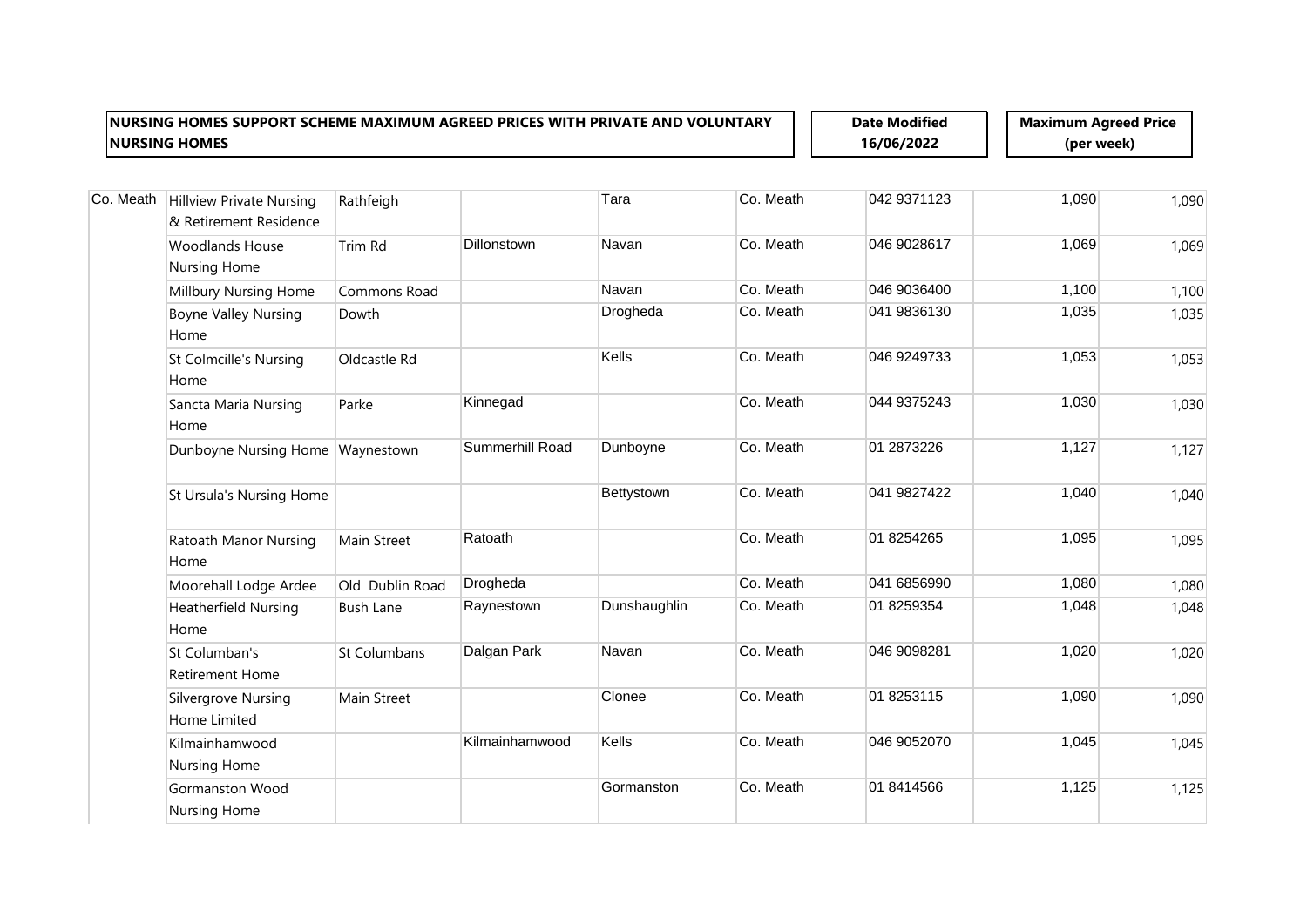**Date Modified 16/06/2022**

|                 | CareChoice Trim                                                 | Longwood Road                         | Knightsbridge Village Trim |                | Co. Meath     | 046 9481910 | 1,150 | 1,150 |
|-----------------|-----------------------------------------------------------------|---------------------------------------|----------------------------|----------------|---------------|-------------|-------|-------|
|                 | Kilbrew Recuperation and Kilbrew Demesne<br><b>Nursing Care</b> |                                       | Curragha                   | Ashbourne      | Co. Meath     | 01 8358900  | 1,105 | 1,105 |
|                 | St Elizabeth's Nursing<br>Home                                  | Kells Rd                              |                            | Athboy         | Co. Meath     | 046 9432457 | 1,045 | 1,045 |
| Co.<br>Monaghan | Drumbear Lodge Nursing<br>Home                                  | Cootehill Rd                          |                            | Monaghan       | Co. Monaghan  | 047 84800   | 1,030 | 1,030 |
|                 | Mullinahinch House<br>Private Nursing Home                      | Ballinode                             |                            | Mullinahinch   | Co. Monaghan  | 047 72138   | 1,031 | 1,031 |
|                 | St Anne's Nursing Home                                          | Clones Road                           |                            | Ballybay       | Co. Monaghan  | 042 9741141 | 997   | 997   |
|                 | Castleross Nursing &<br><b>Convalescent Centre</b>              | Castleross                            |                            | Carrickmacross | Co. Monaghan  | 042 9692630 | 1,045 | 1,045 |
| Co. Offaly      | Esker Ri Nursing Home                                           | Kilnabinnia                           | Clara                      |                | Co. Offaly    | 057 9330030 | 985   | 985   |
|                 | <b>Carthage Nursing Home</b>                                    | Mucklagh                              |                            | Tullamore      | Co. Offaly    | 057 9352863 | 995   | 995   |
|                 | Ealga Lodge Nursing<br>Home                                     | Shinrone                              |                            |                | Co. Offaly    |             | 980   | 980   |
|                 | Ferbane Care Centre                                             | Main Street                           |                            | Ferbane        | Co. Offaly    | 022 34693   | 980   | 980   |
|                 | Eliza Lodge Nursing<br>Home                                     | <b>Five Roads</b>                     | Banagher                   |                | Co. Offaly    | 057 9152922 | 1,030 | 1,030 |
| Co.<br>Roscommo | Sonas Nursing Home<br>Cloverhill                                | Lisagallon                            | Cloverhill                 | Roscommon      | Co. Roscommon | 090 6628882 | 1,010 | 1,010 |
| n               | <b>Tearmainn Bhride</b><br>Nursing Home                         | <b>Brideswell</b>                     | Athlone                    |                | Co. Roscommon | 090 6488400 | 957   | 957   |
|                 | Oakwood Private Nursing<br>Home                                 | Acres/Ardsallaghm Athlone Road<br>ore |                            | Roscommon      | Co. Roscommon | 090 6637090 | 975   | 975   |
|                 | Sonas Nursing Home<br>Innis Ree                                 | Ballyleague                           |                            | Lanesborough   | Co. Roscommon | 043 3327300 | 965   | 965   |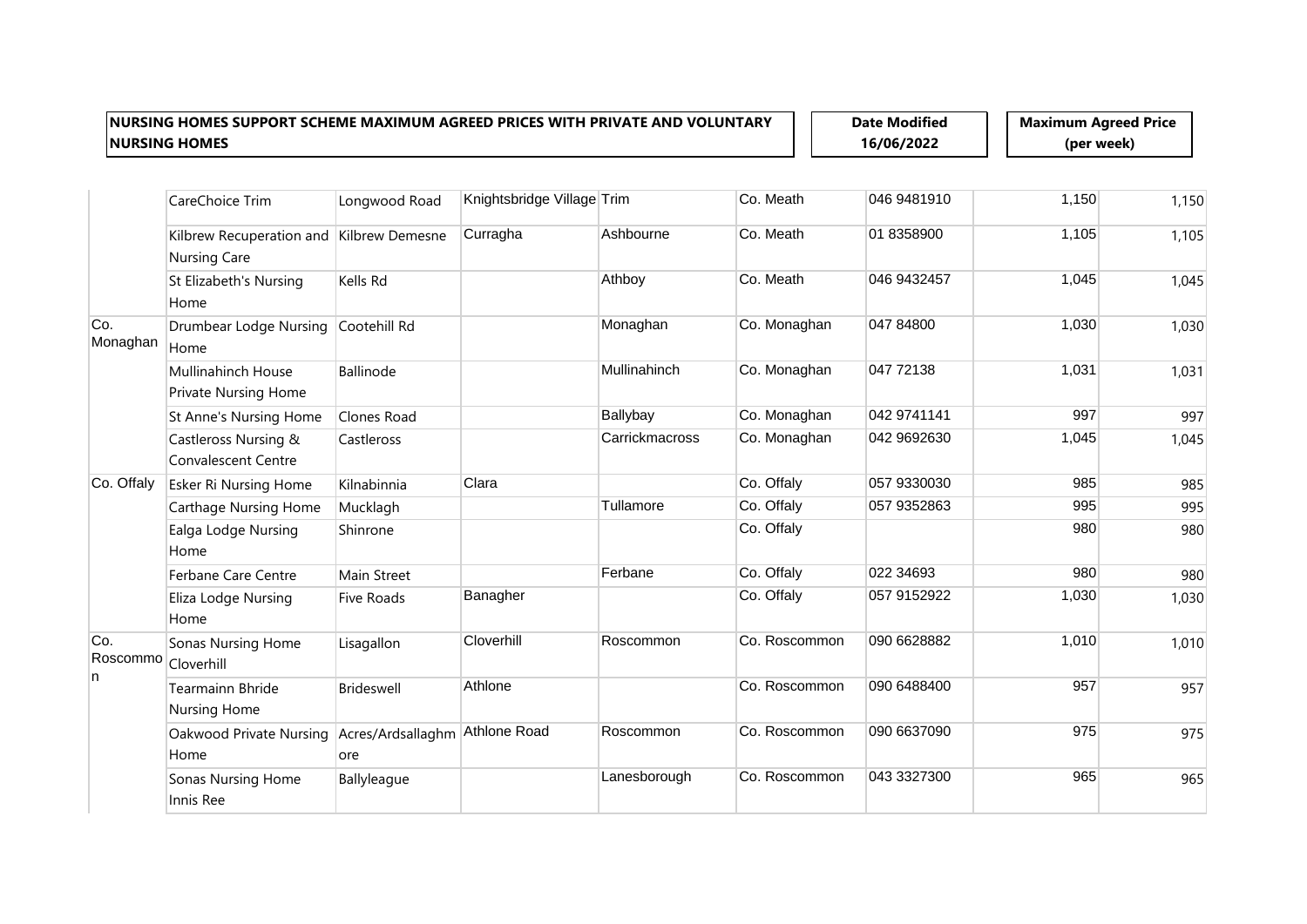**Date Modified 16/06/2022**

|                  | Costello's Care Centre                        | Ballyleague                          |             | Lanesboro      | Co. Roscommon | 043 3321361 | 995   | 995   |
|------------------|-----------------------------------------------|--------------------------------------|-------------|----------------|---------------|-------------|-------|-------|
|                  | Abbey Haven Care<br>Centre & Nursing Home     | Carrick Road                         | Boyle       |                | Co. Roscommon | 071 9670111 | 945   | 945   |
|                  | Fearna Manor Nursing<br>Home                  | Tarmon Road                          |             | Castlerea      | Co. Roscommon | 094 9620725 | 955   | 955   |
|                  | Oakwood Private Nursing Circular Road<br>Home |                                      |             | Ballaghadereen | Co. Roscommon | 0906 637090 | 965   | 965   |
|                  | Shannon Lodge Nursing<br>Home                 |                                      |             | Rooskey        | Co. Roscommon | 071 9658667 | 985   | 985   |
|                  | Drumderrig House                              | Abbeytown                            |             | Boyle          | Co. Roscommon | 071 9662561 | 945   | 945   |
| Co. Sligo        | Sligo Nursing Home                            |                                      | Ballytivnan | Sligo          | Co. Sligo     | 071 9147955 | 990   | 990   |
|                  | <b>Bailey's Nursing Home</b>                  | Mountain Road                        | Tubbercurry |                | Co. Sligo     | 071 9185471 | 985   | 985   |
|                  | Nazareth House Nursing<br>Home Sligo          | New Building                         | Church Hill | Sligo          | Co. Sligo     | 071 9180900 | 1,180 | 1,180 |
|                  | <b>Ballymote Community</b><br>Nursing Unit    | Ballymote                            |             |                | Co. Sligo     | 071 9183195 | 1,180 | 1,180 |
|                  | Sonas Nursing Home Ard<br>Na Greine           |                                      |             | Enniscrone     | Co. Sligo     | 090 6474225 | 1,025 | 1,025 |
|                  | Summerville Healthcare                        |                                      |             | Strandhill     | Co. Sligo     | 071 9128430 | 1,050 | 1,050 |
| Co.<br>Tipperary | St Teresa's Nursing Home Friar St             |                                      |             | Cashel         | Co. Tipperary | 062 61477   | 955   | 955   |
|                  | St Martha's Nursing<br>Home                   | <b>Glenswilly House</b>              | Cappauniac  | Cahir          | Co. Tipperary | 052 7441895 | 970   | 970   |
|                  | <b>Mount Carmel Nursing</b><br>Home           | Parkmore<br>Convent, Abbey<br>Street | Roscrea     |                | Co. Tipperary | 0505 21038  | 997   | 997   |
|                  | Sonas Nursing Home<br>Melview                 | Prior Park                           |             | Clonmel        | Co. Tipperary | 052 6121716 | 990   | 990   |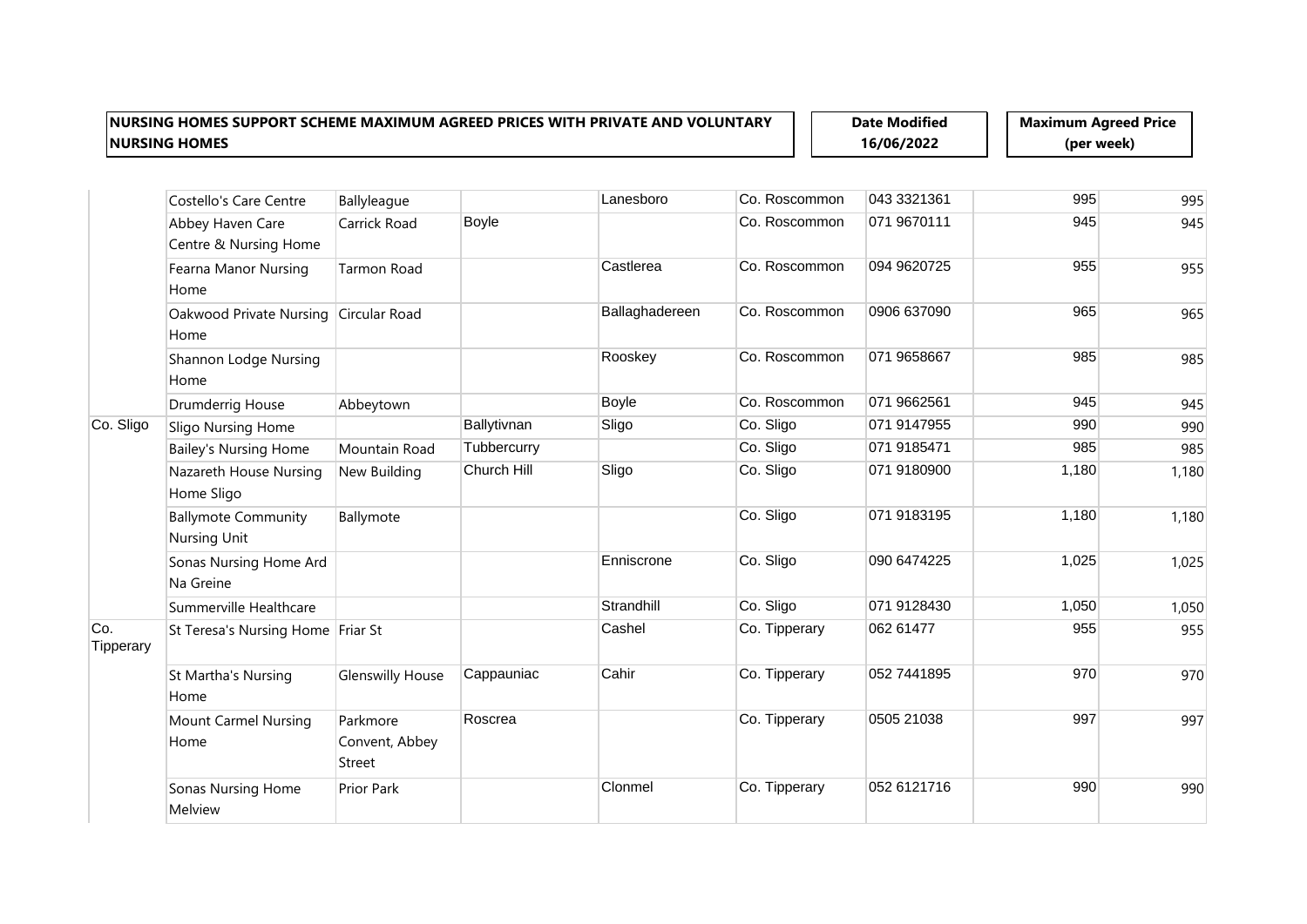**Date Modified 16/06/2022**

| Acorn Lodge                            | Ballykelly            |                 | Cashel          | Co. Tipperary | 062 64244   | 982   | 982   |
|----------------------------------------|-----------------------|-----------------|-----------------|---------------|-------------|-------|-------|
| Bushy Park Nursing Home Nenagh Road    |                       | Borrisokane     |                 | Co. Tipperary | 067 27442   | 985   | 985   |
| Rathkeevan Nursing<br>Home             | Cahir Road            | Rathkeevan      | Clonmel         | Co. Tipperary | 052 6129439 | 996   | 996   |
| <b>Greenhill Nursing Home</b>          | <b>Waterford Road</b> |                 | Carrick on Suir | Co. Tipperary | 051 642700  | 1,002 | 1,002 |
| Nenagh Manor Nursing<br>Home           | Yewstown              |                 | Nenagh          | Co. Tipperary | 067 34654   | 977   | 977   |
| Sonas Nursing Home<br>Carrick-on-Suir  | <b>Waterford Road</b> | Carrick-on-Suir | Co Tipperary    | Co. Tipperary |             | 975   | 975   |
| Villa Marie Nursing Home Grange        |                       | Templemore Road | Roscrea         | Co. Tipperary | 050 523197  | 950   | 950   |
| St. Theresa's Nursing<br>Home          | Dublin Road           |                 | <b>Thurles</b>  | Co. Tipperary | 0504 22246  | 965   | 965   |
| <b>Ashlawn House Nursing</b><br>Home   | Carrigatoher          |                 | Nenagh          | Co. Tipperary | 067 31433   | 1,000 | 1,000 |
| <b>Rivervale Nursing Home</b>          | Rathnaleen            | Old Birr Road   | Nenagh          | Co. Tipperary | 067 50426   | 935   | 935   |
| Millbrae Lodge Nursing<br>Home Limited | Newport               |                 |                 | Co. Tipperary | 074 9101000 | 980   | 980   |
| Patterson's Nursing Home Lismacken     |                       | Roscrea         |                 | Co. Tipperary | 0505 43130  | 940   | 940   |
| St Kieran's Care Home                  | The Pike              | Rathcabin       | Roscrea         | Co. Tipperary | 057 9139069 | 978   | 978   |
| Padre Pio Nursing Home                 | <b>Holy Cross</b>     |                 | <b>Thurles</b>  | Co. Tipperary | 0504 43110  | 950   | 950   |
| Willowbrook Lodge                      | Mocklershill          |                 | Fethard         | Co. Tipperary | 062 61560   | 925   | 925   |
| <b>Bramleigh Lodge Nursing</b><br>Home | Town's Park           | Cashel Road     | Cahir           | Co. Tipperary | 052 7442771 | 950   | 950   |
| <b>Sacre Coeur Nursing</b><br>Home     | <b>Station Rd</b>     |                 | Tipperary       | Co. Tipperary | 062 51157   | 950   | 950   |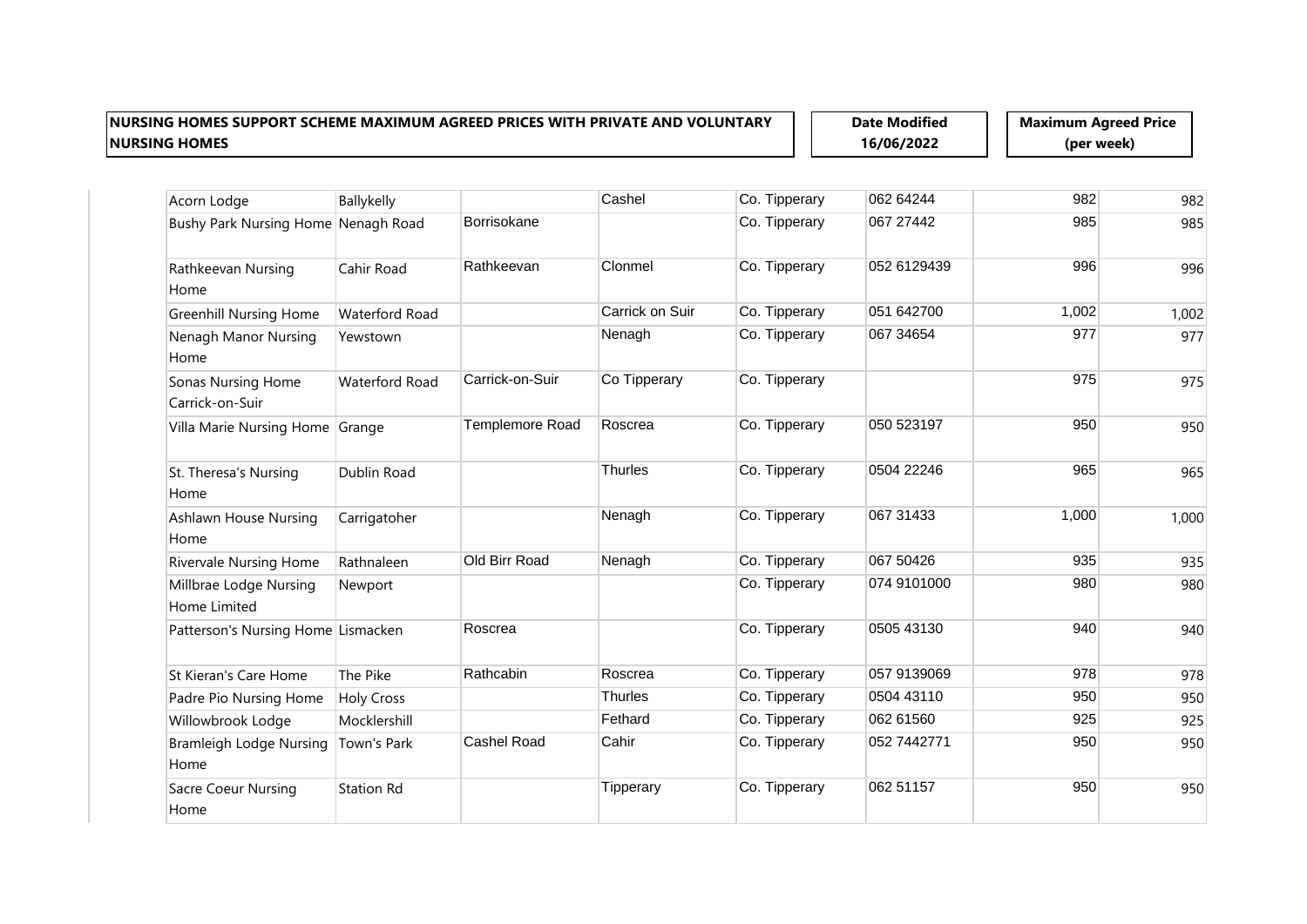**Date Modified 16/06/2022**

|                  | Deerpark Nursing Home                |                        |                             | Lattin       | Co. Tipperary | 062 55121   | 945   | 945   |
|------------------|--------------------------------------|------------------------|-----------------------------|--------------|---------------|-------------|-------|-------|
|                  | <b>Woodlands Nursing</b><br>Home     | Bishopswood            |                             | Dundrum      | Co. Tipperary | 062 71335   | 960   | 960   |
|                  | The Cottage Nursing<br>Home          | 70 Irishtown           |                             | Clonmel      | Co. Tipperary | 06271335    | 960   | 960   |
|                  | Ardeen Nursing Home                  | Abbey Road             | <b>Thurles</b>              |              | Co. Tipperary | 0504 22094  | 960   | 960   |
| Co.              | Waterford Nursing Home               |                        | Dunmore East Road Waterford |              | Co. Waterford | 051 82023   | 1,010 | 1,010 |
| Waterford        | Maypark House Nursing<br>Home        | Maypark House          | Maypark Lane                | Waterford    | Co. Waterford | 051 301848  | 1,005 | 1,005 |
|                  | Padre Pio Rest Home                  | Kilderriheen           |                             | Cappoquin    | Co. Waterford | 058 54117   | 975   | 975   |
|                  | Rockshire Care Centre                | Rockshire Road         | Ferrybank                   | Waterford    | Co. Waterford | 051 831108  | 1,005 | 1,005 |
|                  | Aperee Living Ballygunner            | Bishopscourt           | Ballygunner                 | Waterford    | Co. Waterford | 051 303800  | 1,060 | 1,060 |
|                  | SignaCare Waterford                  | Rocklands              | Ferrybank                   | Waterford    | Co. Waterford | 051 899013  | 1,020 | 1,020 |
|                  | Carechoice Dungarvan                 | The Burgery            | Dungarvan                   | Dungarvan    | Co. Waterford | 01 2233000  | 1,040 | 1,040 |
|                  | Killure Bridge Nursing<br>Home       | Killure                | Airport road                | Waterford    | Co. Waterford | 051 870055  | 1,020 | 1,020 |
|                  | St Joseph's Home                     | Abbey Road             | Ferrybank                   | Waterford    | Co. Waterford | 051 833006  | 1,025 | 1,025 |
| Co.<br>Westmeath | Sonas Nursing Home<br>Athlone        | Cloghanboy             | <b>Ballymahon Road</b>      | Athlone      | Co. Westmeath | 090 6474225 | 1,010 | 1,010 |
|                  | Portiuncula Nursing<br>Home          |                        |                             | Multyfarnham | Co. Westmeath | 044 9371911 | 970   | 970   |
|                  | Newbrook Nursng Home                 | <b>Ballymahon Road</b> |                             | Mullingar    | Co. Westmeath | 044 9342211 | 975   | 975   |
|                  | <b>Bethany House Nursing</b><br>Home | Main Street            | <b>Tyrellspass</b>          |              | Co. Westmeath | 044 9223391 | 990   | 990   |
|                  | <b>St Camillus Nursing</b><br>Centre |                        | Killucan                    | Mullingar    | Co. Westmeath | 044 9376276 | 947   | 947   |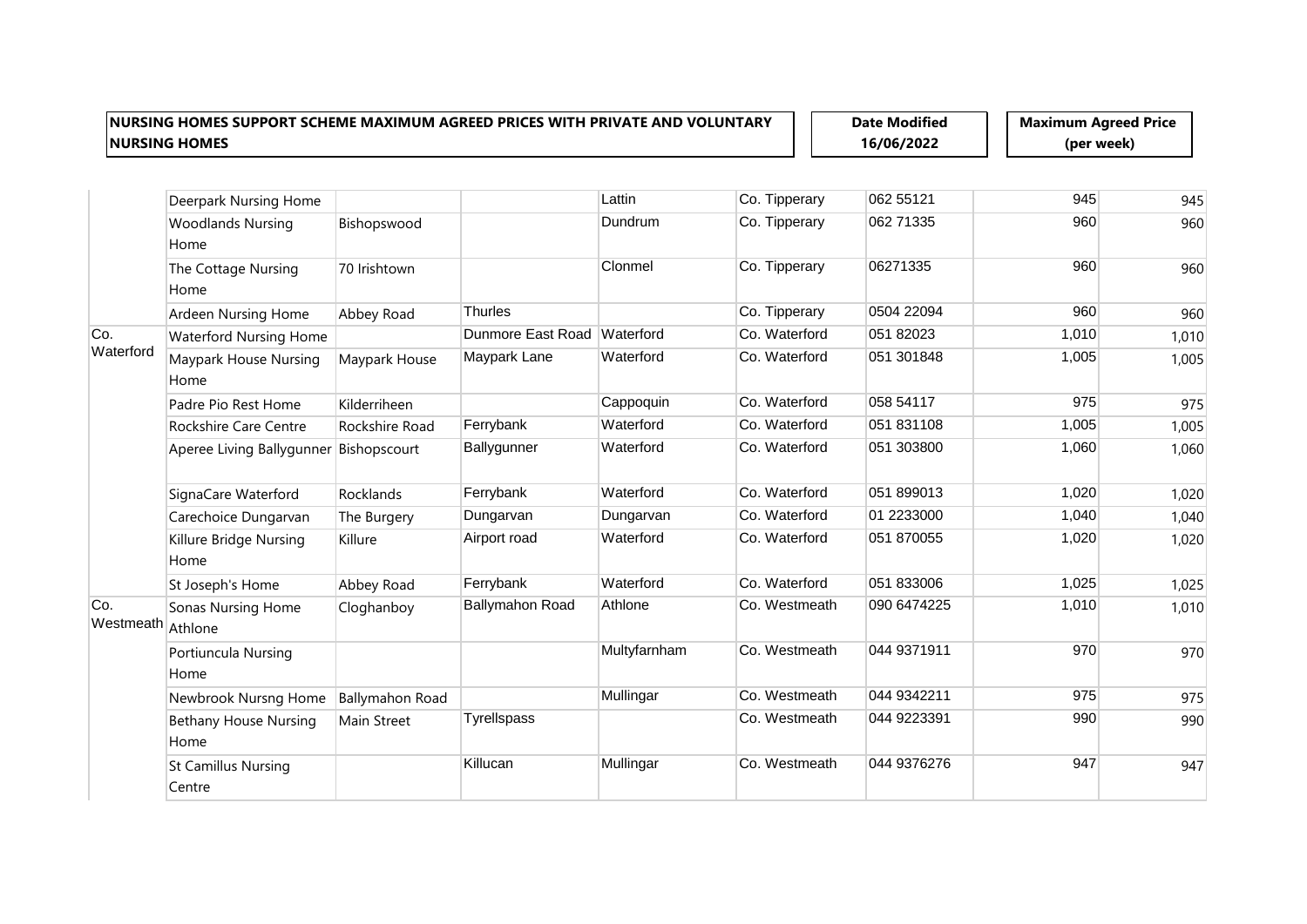**Date Modified 16/06/2022**

|                | Stella Maris Nursing<br>Home          | Baylough           |                         | Athlone         | Co. Westmeath | 090 6492162 | 950   | 950   |
|----------------|---------------------------------------|--------------------|-------------------------|-----------------|---------------|-------------|-------|-------|
|                | <b>Retreat Nursing Home</b>           | Magheranerla       | Bonavalley              | Athlone         | Co. Westmeath | 09064 72072 | 935   | 935   |
|                | Moate Nursing Home                    | Dublin Road        |                         | Moate           | Co. Westmeath | 090 6482855 | 940   | 940   |
|                | Roselodge Nursing Home                |                    | The Glebe               | Killucan        | Co. Westmeath | 044 9376220 | 940   | 940   |
| Co.<br>Wexford | <b>Castle Gardens Nursing</b><br>Home | Drumgoold          |                         | Enniscorthy     | Co. Wexford   | 053 9235566 | 975   | 975   |
|                | Lawson House Nursing<br>Home          | Knockrathkyle      | Glenbrien               | Enniscorthy     | Co. Wexford   | 053 9233945 | 955   | 955   |
|                | Middletown House<br>Nursing Home      | Ardamine           | <b>Courtown Harbour</b> | Gorey           | Co. Wexford   | 053 9425451 | 1,005 | 1,005 |
|                | <b>Wygram Nursing Home</b>            | Davitt Road        | <b>Wexford Town</b>     |                 | Co. Wexford   | 0539184491  | 980   | 980   |
|                | Knockeen Nursing Home                 |                    |                         | Barntown        | Co. Wexford   | 053 9134600 | 1,000 | 1,000 |
|                | SignaCare New Ross                    | Newtown<br>Commons |                         | <b>New Ross</b> | Co. Wexford   | 051 447200  | 1,010 | 1,010 |
|                | The Moyne Nursing<br>Home             | The Moyne          |                         | Enniscorthy     | Co. Wexford   | 053 9235354 | 945   | 945   |
|                | Newbrook Nursing Home Hospital Road   |                    |                         | <b>New Ross</b> | Co. Wexford   | 051 421305  | 950   | 950   |
|                | SignaCare Bunclody                    | Newtownbarry       | <b>Bunclody</b>         | <b>Y21 E8V0</b> | Co. Wexford   | 059 9163544 | 980   | 980   |
|                | Kerlogue Nursing Home                 | Kerlogue           |                         | Wexford         | Co. Wexford   | 053 9170400 | 1,010 | 1,010 |
|                | Cherry Grove Nursing<br>Home          | Priesthaggard      | Campile                 | <b>New Ross</b> | Co. Wexford   | 051 388060  | 965   | 965   |
|                | Valentia House Nursing<br>Home        | Camolin            |                         | Gorey           | Co. Wexford   | 053 9383125 | 960   | 960   |
|                | Oakfield Nursing Home                 | Courtown           |                         | Gorey           | Co. Wexford   | 053 9425679 | 996   | 996   |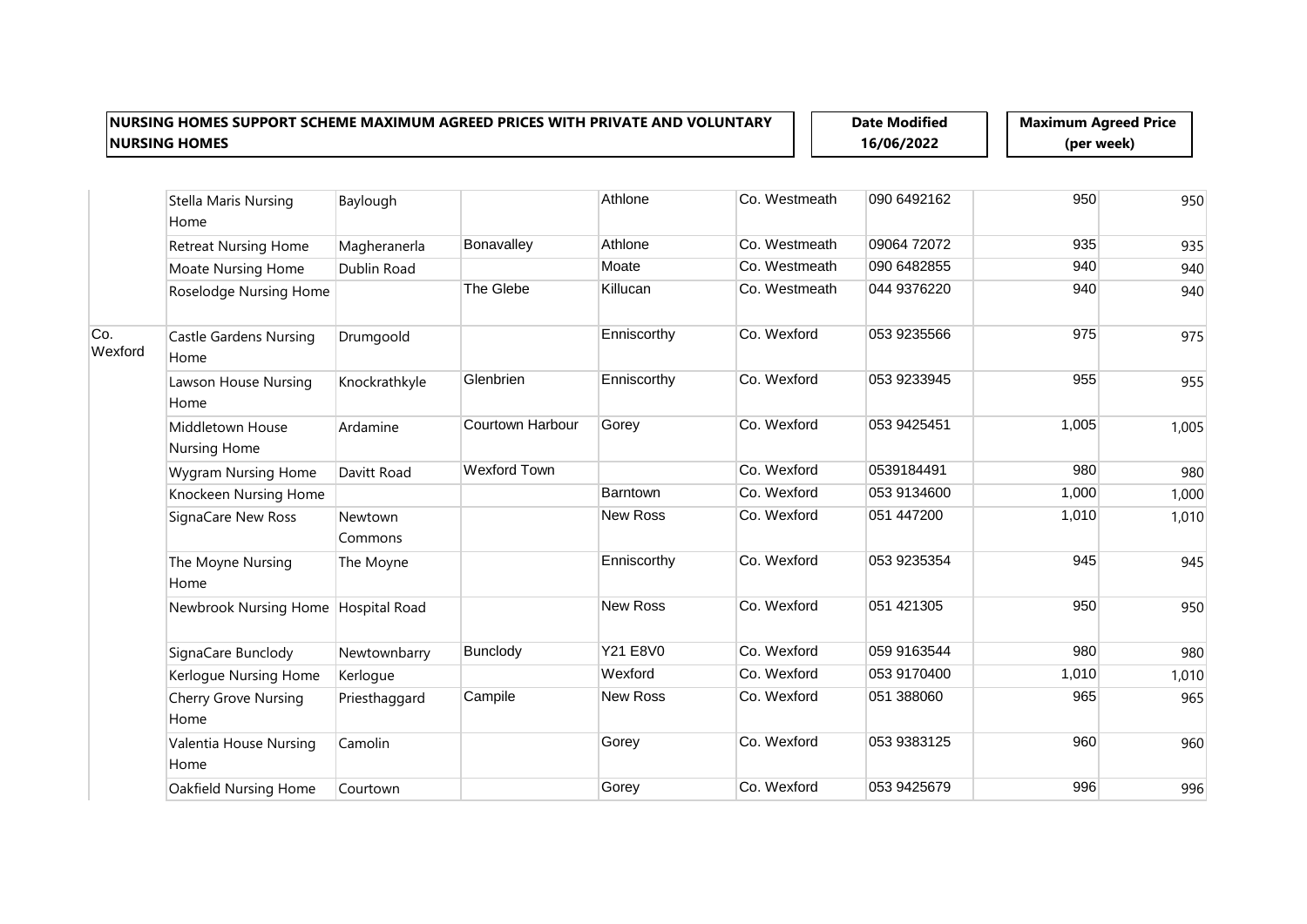**Date Modified 16/06/2022**

| Castlebridge Manor<br>Nursing Home     | Ballyboggon<br>Lower | Castlebridge                        |                     | Co. Wexford | 053 9159677 | 990   | 990   |
|----------------------------------------|----------------------|-------------------------------------|---------------------|-------------|-------------|-------|-------|
| <b>Cairnhill Nursing Home</b>          | Herbert Road         |                                     | <b>Bray</b>         | Co. Wicklow | 01 2014699  | 1,170 | 1,170 |
| <b>Atlanta Nursing Home</b>            | Sidmonton Road       |                                     | <b>Bray</b>         | Co. Wicklow | 01 2860398  | 1,101 | 1,101 |
| Dargle Valley Nursing<br>Home          | Cookstown            |                                     | Enniskerry          | Co. Wicklow | 01 2861896  | 1,100 | 1,100 |
| Kinvara House Nursing<br>Home          | 3-4 Esplanade        | <b>Strand Road</b>                  | <b>Bray</b>         | Co. Wicklow | 01 2866153  | 1,230 | 1,230 |
| Dunlavin Nursing Home                  | Dunlavin             |                                     |                     | Co. Wicklow | 01 8254265  | 1,111 | 1,111 |
|                                        |                      |                                     | Greystones          | Co. Wicklow | 01 2873226  | 1,124 | 1,124 |
| <b>Aisling House Nursing</b><br>Home   | Sea Bank             | Arklow                              |                     | Co. Wicklow | 0402 33843  | 1,000 | 1,000 |
| Kilcoole Lodge Nursing<br>Home         | Ballydonarea         | Kilcoole                            | Co. Wicklow         | Co. Wicklow | 01 2017191  | 1,105 | 1,105 |
| Firstcare Blainroe Lodge               | Coast Road           |                                     | <b>Blainroe</b>     | Co. Wicklow | 0404 60030  | 1,155 | 1,155 |
| Firstcare Earlsbrook<br>House          | 41 Meath Road        |                                     | <b>Bray</b>         | Co. Wicklow | 01 2761601  | 1,155 | 1,155 |
| <b>Asgard Lodge Nursing</b><br>Home    | Monument Lane        | Kilbride                            | Arklow              | Co. Wicklow | 0402 32901  | 1,010 | 1,010 |
| <b>Eyrefield Manor Nursing</b><br>Home | Church Lane          |                                     | Greystones          | Co. Wicklow | 01 2872877  | 1,150 | 1,150 |
| St Columban's Nursing<br>Home          |                      |                                     | Magheramore         | Co. Wicklow | 040 468699  | 1,005 | 1,005 |
| Tara Care Centre                       | 5/6 Putland Road     |                                     | <b>Bray</b>         | Co. Wicklow | 01 2863931  | 1,140 | 1,140 |
| Knockrobin Hill Care<br>Home           | Knockrobin           | Port Road                           | <b>Wicklow Town</b> | Co. Wicklow | 0404 62775  | 1,115 | 1,115 |
| Roseville Nursing Home                 | Meath Road           |                                     | <b>Bray</b>         | Co. Wicklow | 01 2862582  | 1,080 | 1,080 |
|                                        |                      | Greystones Nursing Home Church Road |                     |             |             |       |       |